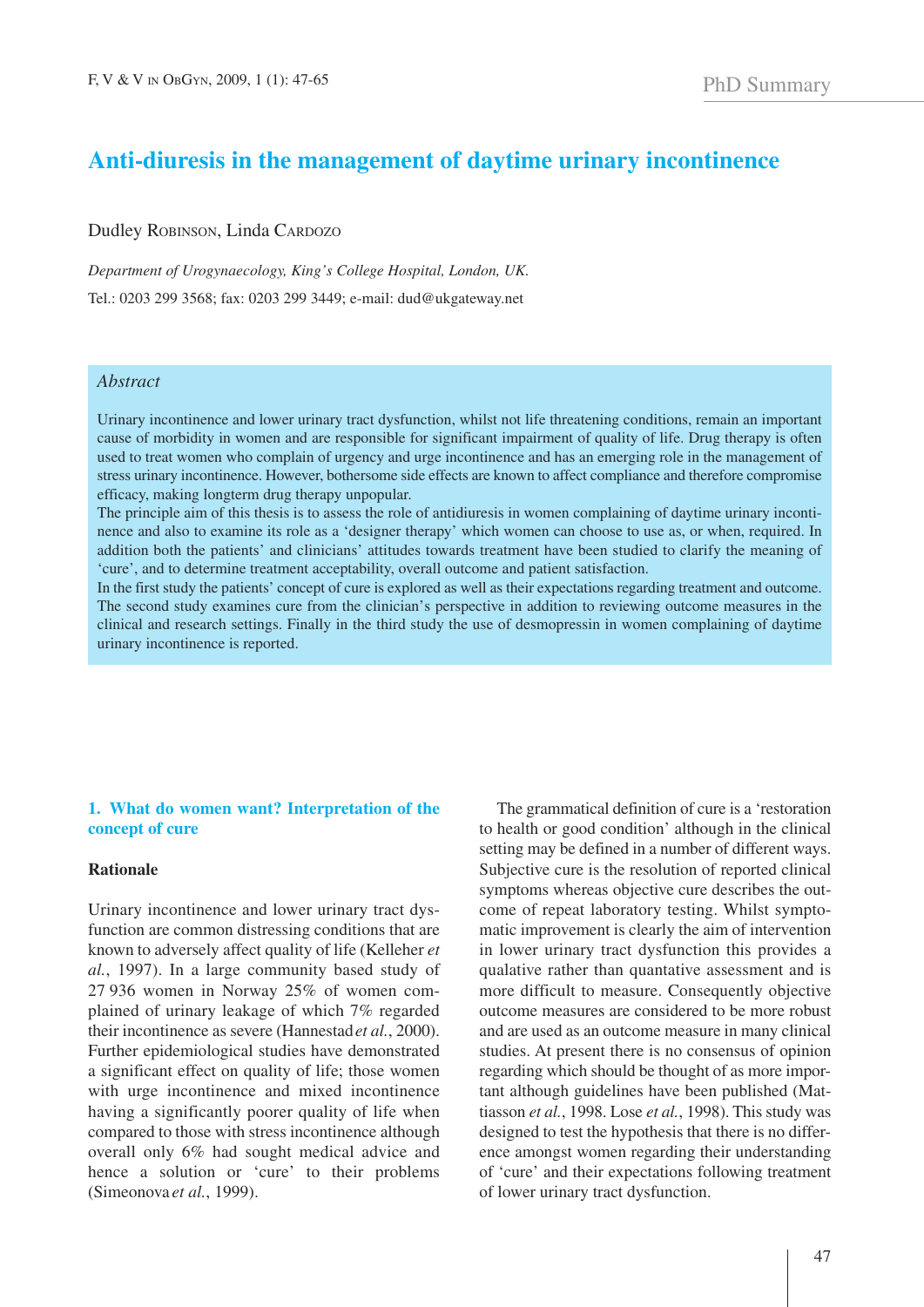# **Objectives**

### *Primary objective*

The primary objective of this study was to determine what women perceive as 'cure' and to evaluate which urinary symptoms are troublesome and which are acceptable following treatment.

### *Secondary objective*

The secondary objectives were to assess the acceptability with regard to management of lower urinary tract dysfunction and to investigate if there is a relationship between symptom severity and expectations regarding outcome.

### **Patients and Methods**

*Study Population:* Women were recruited prospectively from a urodynamic clinic in a tertiary referral urogynaecology unit. All complained of troublesome lower urinary tract symptoms and had been referred, by general practitioners or consultants from other hospitals for further investigation and management.

*Inclusion Criteria:* All consenting English-speaking women referred to the urodynamic clinic for investigation of lower urinary tract symptoms were eligible for inclusion in the study.

*Exclusion Criteria:* Women were excluded from the study if they met one of the following exclusion criteria: (1) 'Cure' questionnaire not completed satisfactorily, **(**2) Kings Health Questionnaire not completed satisfactorily, **(**3) Withdrawal of verbal consent.

### **Methods**

Prior to urodynamic studies objective assessment of lower urinary tract symptoms was performed using the King's Health Questionnaire (KHQ) (Kelleher *et al.*, 1997) whilst subjective assessment of expectations regarding 'cure' was carried out using a specially designed questionnaire based on structured qualitative clinical interview. All patients with lower urinary tract symptoms were eligible for inclusion.

The questionnaire was divided into four sections:

- 1. The first asked which lower urinary tract symptoms would be acceptable following treatment. Three responses for each symptom were available (yes / probably / no).
- 2. The second asked women to specify themselves which particular symptom they found most troublesome
- 3. The third asked what they felt would be a good (but realistic) outcome of treatment.

4. The final question asked which treatments they would find acceptable and be willing to undertake.

The questionnaire generally took five minutes to complete and was given to patients immediately prior to urodynamic studies and before they had seen a clinician.

### *Validation of Cure Questionnaire*

In order to measure the test-retest reliability a second cure questionnaire, with an accompanying letter and a reply paid envelope was posted and completed by women 2 weeks following initially completing the questionnaire. A short interval between responses was chosen to ensure that their symptoms and opinions remained unchanged. The responses of the two questionnaires were then analysed using a Cronbach alpha (SPSS, Chicago, USA). A Cronbach alpha of > 0.7 has been recommended as acceptable. For an unknown population in order to show a one standard deviation difference with 80% power at 0.05 significance 35 patients are required.

In total 50 questionnaires were sent out and 39 were returned completed correctly, giving a response rate of 78%. Overall the mean Cronbach alpha for the questionnaire was 0.797 indicating acceptable reproducibility.

### **Statistical Methods**

'Cure' questionnaire results and urodynamic diagnosis were recorded and a database compiled. The KHQ QoL questionnaire was scored using the scoring system described. The database was then checked for accuracy and analysed using the Statistical Package for Social Sciences (SPSS, version 10 for Windows). Correlation of QoL scores, symptom acceptability and treatment acceptability was performed using Kendall's tau b method. Observed differences were considered to be significant when p was less than 0.05

| Table 1. — Urodynamic diagnosis of the patient population. |               |  |  |
|------------------------------------------------------------|---------------|--|--|
| Urodynamic Diagnosis                                       | Cases $(\% )$ |  |  |
| Urodynamic stress incontinence                             | 24%           |  |  |
| Detrusor overactivity                                      | 20%           |  |  |
| Mixed incontinence                                         | 15%           |  |  |
| Voiding difficulties                                       | $4\%$         |  |  |
| Sensory urgency                                            | 3%            |  |  |
| Normal                                                     | 17%           |  |  |
| No diagnosis recorded                                      | 17%           |  |  |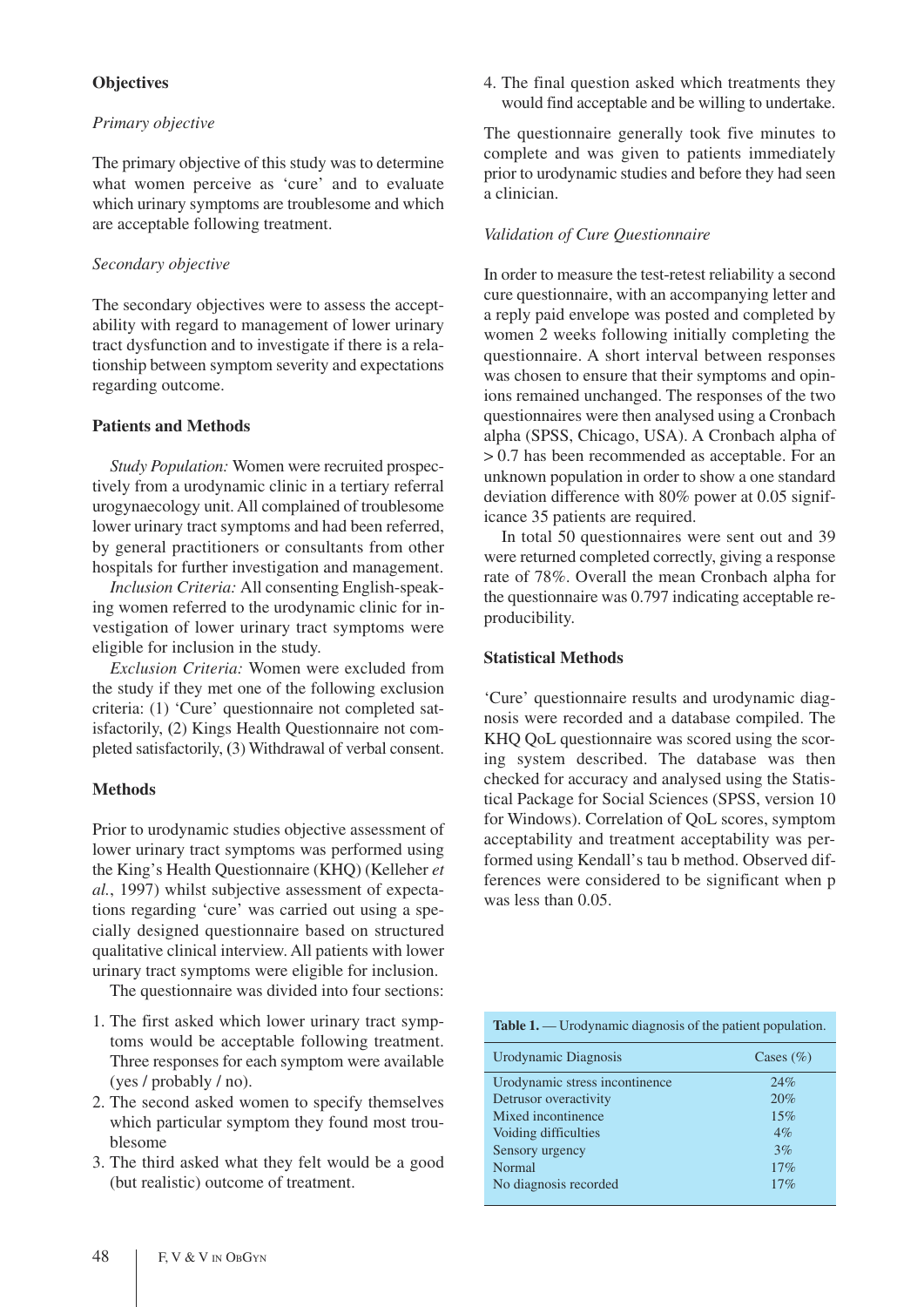| <b>Table 2.</b> $\equiv$ Expectations following treatment. |     |
|------------------------------------------------------------|-----|
| Complete cure of all bladder symptoms                      | 17% |
| A good improvement so they no longer                       | 43% |
| interfere with your life                                   |     |
| Being able to cope better so your life is                  | 13% |
| affected less                                              |     |
| Any improvement in your bladder symptoms,                  | 10% |
| no matter how small                                        |     |

### **Results**

In total 100 consecutive fit, healthy, women were recruited over a two-month period. The mean age was 47.5 years (range: 20-73 years) and mean duration of symptoms 6.0 yrs (range: 6 mths-40 yrs). The urodynamic diagnoses are shown below (Table 1).

#### *Expectations following treatment*

The results concerning overall expectations of treatment are shown below (Table 2).

### *Acceptability of symptoms*

Patients were also asked what symptoms they would be content to accept following treatment and these are shown below (Table 3).

#### *Acceptability of treatments*

Finally patients were asked which interventions they would find acceptable as a treatment for their lower urinary tract symptoms. These results are shown below (Table 4).

### *Quality of Life Assessment and Expectations of Outcome*

Analysis of QoL scores using the King's Health Questionnaire (KHQ) was performed for each domain and these results are shown below (Table 5). A higher score is suggestive of increasing impact on quality of life.

Further analysis using Kendall's tau b method showed there was no correlation between QoL score and acceptability of symptoms  $(r = -0.031; p =$ 0.756) or QoL scoring and acceptability of treatment  $(r = 0.127; p = 0.245)$ . Sub group analysis by urodynamic diagnosis and duration of symptoms did not alter these findings.

#### *Discussion*

This was the first study to address patients' attitudes towards the management of lower urinary tract symptoms and outcome of treatment. Overall patients would appear to have realistic expectations regarding 'cure' of urinary symptoms, with the majority of women hoping for a good improvement so that their quality of life improves. Whilst 17% of women hoped for a complete cure of all their symptoms it is interesting that 10% hoped for any improvement, no matter how small. This may reflect our population where many women were referred having had previous failed treatment.

#### *Acceptability of Symptoms*

When considering symptoms following treatment of lower urinary tract dysfunction it is perhaps not surprising that the majority of women find large or frequent episodes of urinary leakage unacceptable. However, small or occasional episodes of leakage on

| <b>rable <math>\sigma</math>.</b> $\rightarrow$ Acceptability of symptoms following treatment. |            |                 |        |  |
|------------------------------------------------------------------------------------------------|------------|-----------------|--------|--|
|                                                                                                | <b>Yes</b> | <b>Probably</b> | No.    |  |
| Never ever leaking no matter what you do                                                       | 63%        | $22\%$          | 13%    |  |
| Occasional small leak on coughing or sneezing                                                  | $22\%$     | $43\%$          | 33%    |  |
| Occasional small leak on strenuous exercise                                                    | $29\%$     | 42%             | 27%    |  |
| Occasional large leak on coughing or sneezing                                                  | $8\%$      | $9\%$           | 78%    |  |
| Frequent small leaks on coughing or sneezing                                                   | 14%        | $22\%$          | 61%    |  |
| A sudden urge or need to pass water (no leaking)                                               | 26%        | $34\%$          | $40\%$ |  |
| Occasionally leaking before reaching the toilet                                                | $15\%$     | $32\%$          | 52%    |  |
| Having to pass water very often during the day                                                 | 26%        | $39\%$          | $34\%$ |  |
| Having to get up once at night to pass water                                                   | $36\%$     | $37\%$          | 24%    |  |
| Having to get up twice or more at night to pass water                                          | 15%        | 21%             | 63%    |  |
| Occasionally having to wear panty liners 'just in case'                                        | $20\%$     | 38%             | 38%    |  |
| Occasionally having to wear pads 'just in case'                                                | $12\%$     | 24%             | 61\%   |  |
| Having to continue to wear pads most of the time                                               | $9\%$      | $5\%$           | 85%    |  |
| Leaking during sexual intercourse                                                              | $7\%$      | $9\%$           | 79%    |  |

# **Table 3.** — Acceptability of symptoms following treatment.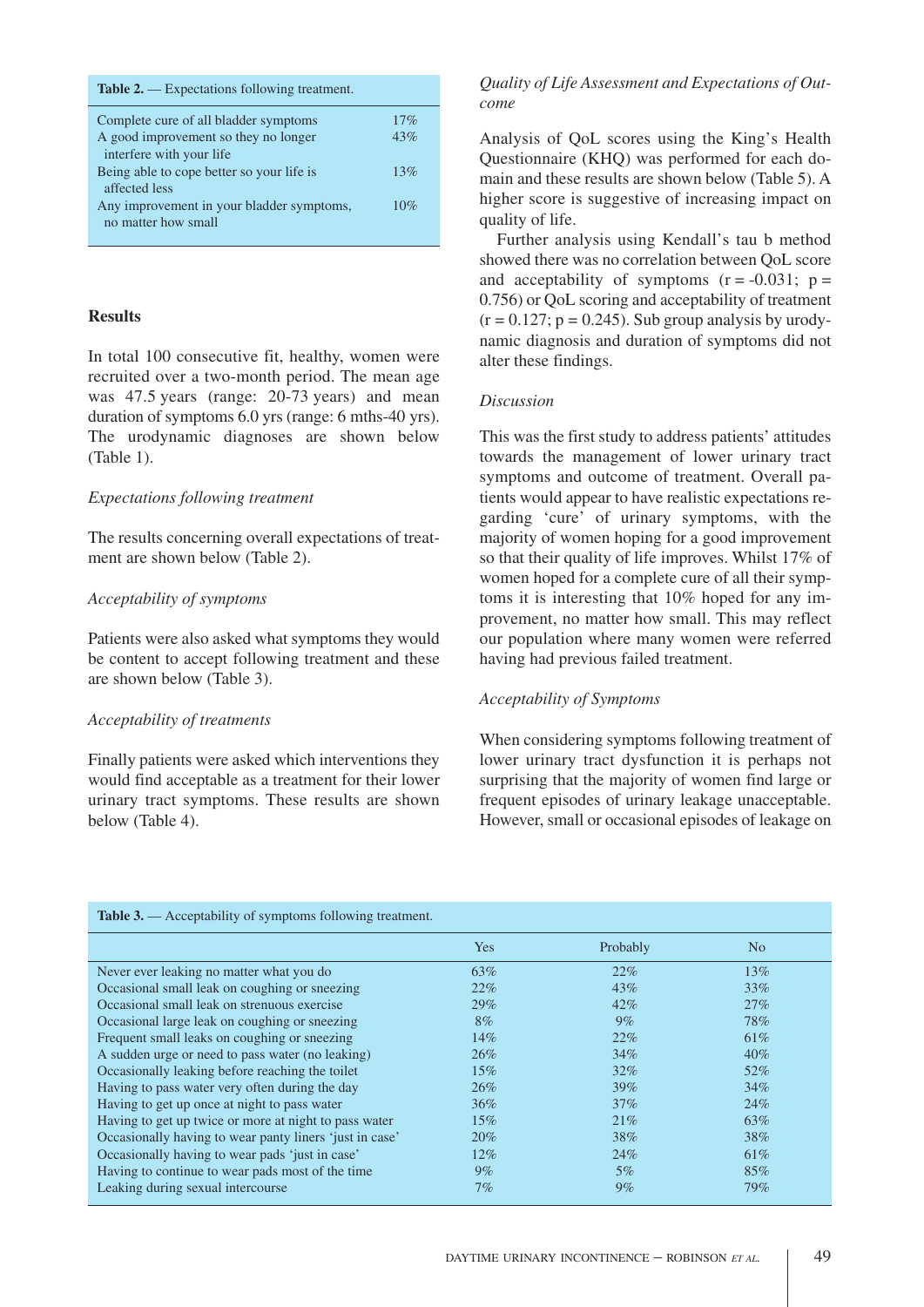| <b>Table 4.</b> $\rightarrow$ Acceptability of treatments.      |            |                |  |
|-----------------------------------------------------------------|------------|----------------|--|
|                                                                 | <b>Yes</b> | N <sub>0</sub> |  |
| Pelvic floor exercises for 6 months                             | 60%        | 26%            |  |
| Pelvic floor exercises for life                                 | 41%        | 44%            |  |
| Regular drugs for life                                          | 14%        | 69%            |  |
| Drugs to take as needed                                         | $51\%$     | $32\%$         |  |
| Major operation $(85\%$ cure; $2\%$ risk of self catheterising) | 23%        | $57\%$         |  |
| Minor operation (85% cure; $2\%$ risk of self catheterising)    | 38%        | 43%            |  |
| Clinic procedure $(60\%$ improvement; no long term risk)        | 57%        | 24%            |  |
| Long term catheter                                              | $3\%$      | 79%            |  |
| Learning to self catheterise                                    | 11%        | 73%            |  |

strenuous exercise are seen to be less problematic suggesting that women develop coping strategies to manage mild stress incontinence, such as bracing of the pelvic floor musculature and perhaps avoidance of provocative manoeuvres. Irritative urinary symptoms such as urgency and urge incontinence are not so well tolerated and this would concur with previous studies showing that there is greater quality of life impairment in women with a diagnosis of detrusor overactivity (Kelleher *et al.*, 1997). Daytime urinary frequency and voiding once at night seem to be tolerated relatively well although nocturia was unacceptable to the majority of women. These findings are in agreement with previous work reporting nocturia to be bothersome in 69% of women (Swithinbank *et al.*, 2000) and the leading cause of sleep disturbance (Middelkoop *et al.*, 1996) in adults.

When considering the use of continence products most women would find the use of a small pad or panty liner acceptable although they do not want to have to wear pads on a continuous or frequent basis. Unsurprisingly the vast majority of women would find it difficult to tolerate intercourse incontinence.

#### *Acceptability of Treatment*

When considering treatment of lower urinary tract dysfunction over half of women considered a short course of pelvic floor exercises acceptable although substantially fewer would wish to continue over a long time period. Equally regular drug therapy was found to be unpopular although medication to be used as required was acceptable to half of the women questioned. These findings would agree with a follow-up study of women with detrusor overactivity in which only 5.5% were cured of their urinary symptoms and only 18.2% of women continued drug therapy in excess of six months (Kelleher *et al.*, 1997).

With regard to surgical intervention it was interesting, although not surprising, to find that less invasive surgery was more attractive, even if this meant a potential 'trade off' in terms of lower success rates. This would be in keeping with the general trend to less invasive surgical techniques leading to a shorter hospital stay and earlier return to work. Although not mentioned by name in the questionnaire the operations referred to were a Burch colposuspension, tension free vaginal tape (TVT) and injectable bulking agent. Success and complication rates were approximated on the basis of the available literature and are in line with our own results where these three techniques are offered. It was not surprising that as a last resort longterm catheterisation or clean intermittent catheterisation was universally unpopular.

An additional analysis was performed to examine any correlation between QoL impairment and overall expectations regarding treatment outcome. We had

| <b>Table 5.</b> — King's Health Questionnaire Scores (KHQ). |              |                                              |  |
|-------------------------------------------------------------|--------------|----------------------------------------------|--|
| Domain                                                      | Median Score | $5th$ /95 <sup>th</sup> Confidence Intervals |  |
| <b>General Health Perception</b>                            | 25.0         | $0.0 - 75.0$                                 |  |
| Incontinence Impact                                         | 66.7         | $0.0 - 100.0$                                |  |
| Role Limitations                                            | 50.0         | $0.0 - 100.0$                                |  |
| <b>Physical Problems</b>                                    | 50.0         | $0.0 - 100.0$                                |  |
| <b>Social Limitations</b>                                   | 22.2         | $0.0 - 100.0$                                |  |
| <b>Physical Relationships</b>                               | 33.3         | $0.0 - 100.0$                                |  |
| <b>Emotions</b>                                             | 44.4         | $0.0 - 100.0$                                |  |
| Sleep and Energy                                            | 50.0         | $0.0 - 100.0$                                |  |
| <b>Severity Measures</b>                                    | 60.0         | $0.0 - 100.0$                                |  |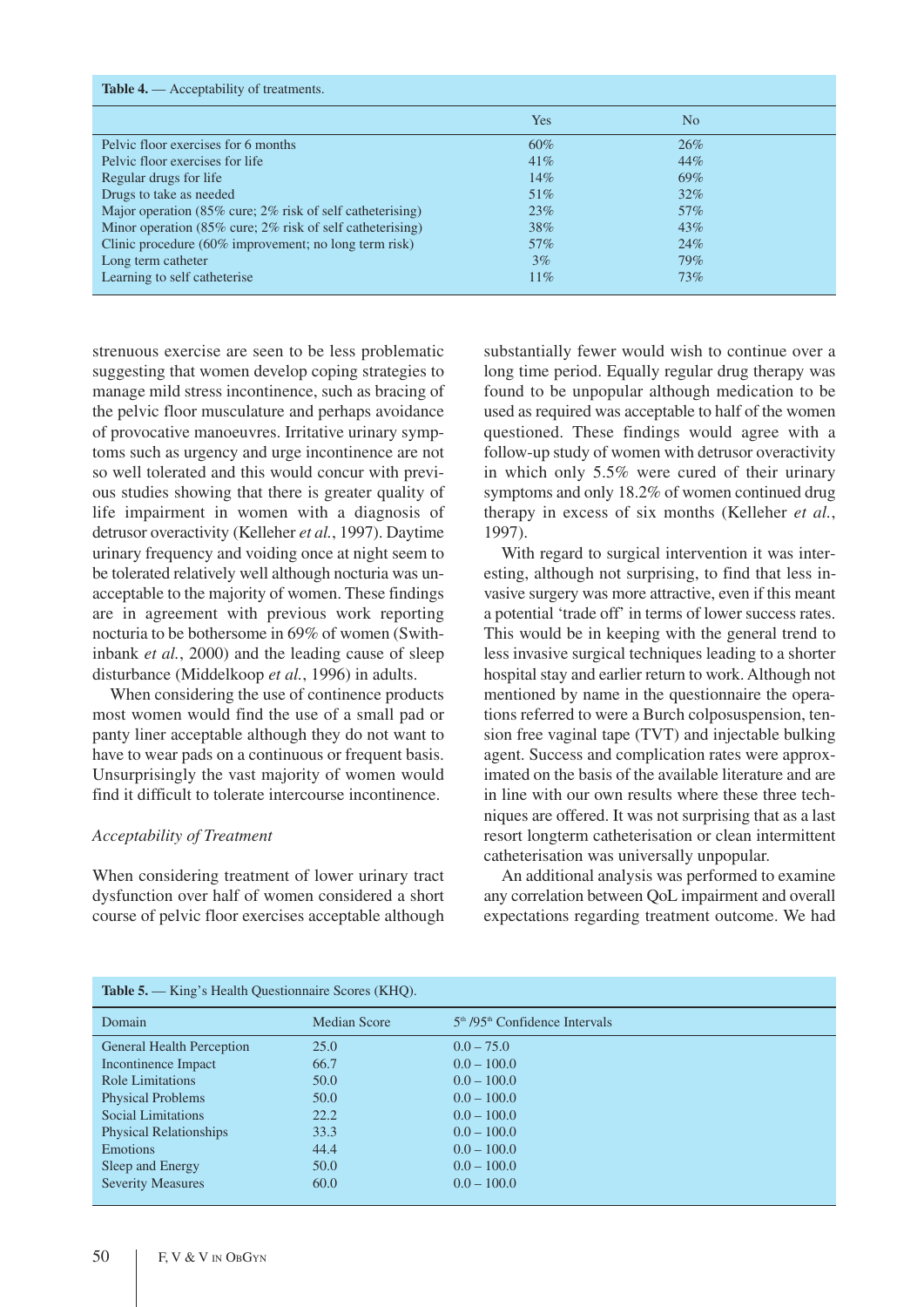postulated that those women with more severe urinary symptoms and a greater degree of QoL impairment would be content with any degree of improvement and would be willing to accept a greater range of management options. This was not found to be the case. Equally there was also no correlation between acceptability of outcome and duration of symptoms.

### *Study Design and Appraisal*

When considering the methodology of this study there are some possible weaknesses and criticisms. The sample size of one hundred consecutive women is relatively small although this sample was representative of the local population attending for urodynamic studies. When considering sample size we were unable to perform a power calculation as this was the first study, as far as we are aware, to address patients attitudes to cure. However, despite these weaknesses this study has provided an insight into the patients' concept of cure and has also provided a model for a further questionnaire based study investigating the clinicians' attitudes towards cure.

#### *Conclusion*

This was the first reported study addressing the concept of 'cure' used and examining patient's attitudes towards the treatment they receive and the outcome of that treatment. Our results support those of previous QoL studies and reiterate the importance of the definition of 'cure' when considering outcome in both the clinical and research settings. These findings may prove helpful when counselling patients regarding management of their lower urinary tract symptoms in addition to continuing the debate regarding the concept of 'cure'.

#### **2. The Clinician's Perception of Cure**

#### **Rationale**

The questionnaire-based study of patients reported in **section one** has demonstrated that there is a considerable variation in patients' interpretation of cure and that this does not depend on symptom severity. Previous studies have also found a difference between clinicians and patients in the perception of outcome following continence surgery (Black *et al.*, 1997) with clinicians tending to be more optimistic when considering success.

Whilst such 'bias' in subjective evaluation is well documented there is a paucity of data regarding symptoms and bothersomeness following treatment of lower urinary tract pathology. Equally there is currently little information regarding clinicians' perceptions of cure and whether their perception of bothersome symptoms is similar to that of the patient.

Assessment of outcome may be either subjective or objective. Although at present there is no consensus of opinion regarding the best method of outcome assessment, guidelines have been proposed by the International Continence Society (Mattiasson *et al.*, 1998; Lose *et al.*, 1998), the Urodynamics Society (Blaivis *et al.*, 1997), the American Urological Association (Blaivis, 1998) and the World Health Organisation International Consultation on Incontinence (ICI, 2000). Since incontinence is multidimensional any measure of the outcome of treatment should attempt to evaluate the patient's and clinician's observations in addition to both objective assessment and quality of life evaluation. Consequently at present there is no single outcome measure that is adequate to assess treatment of lower urinary tract dysfunction. This study was designed to test the hypothesis that there is no difference amongst clinicians regarding their understanding of 'cure' and their assessment of outcome following treatment of lower urinary tract dysfunction.

#### **Objectives**

#### *Primary objective*

The primary objective of this study was to determine what clinicians perceive as 'cure' and to evaluate which urinary symptoms are felt to be troublesome, and which are acceptable, following treatment.

#### *Secondary objective*

The secondary objectives were to assess the method of outcome assessment used both in the everyday clinical setting, and the research environment, following the treatment of lower urinary tract dysfunction.

### **Patients and Methods**

#### *Study Population*

Clinicians were recruited from the membership list of the United Kingdom branch of the International Continence Society (ICS UK). All of those identified from the mailing list professed to have a specialist interest in lower urinary tract dysfunction in women; the membership including urogynaecologists, urologists, obstetricians and gynaecologists in addition to continence advisors, specialist nurses and physiotherapists.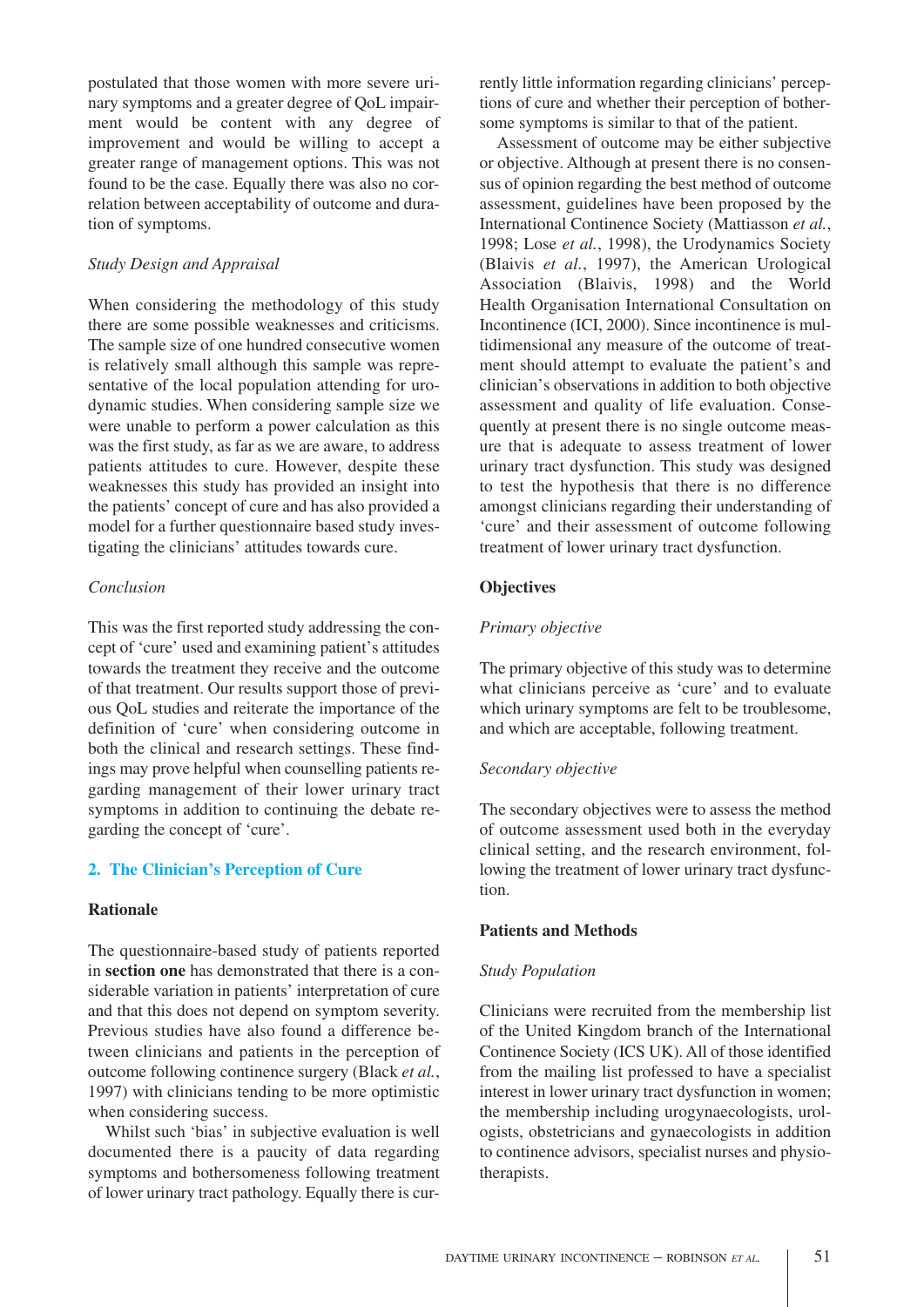### *Inclusion Criteria*

All consenting English-speaking clinicians, caring for women with lower urinary tract dysfunction, who completed the questionnaire, were eligible for inclusion in the study.

### *Exclusion Criteria*

Clinicians were excluded from the study if they met one of the following exclusion criteria:

Questionnaire not returned and/or Questionnaire not completed satisfactorily.

### **Methods**

All members that were identified from the ICS UK mailing list were sent a structured questionnaire in addition to a covering letter detailing the purpose of the study and a reply paid envelope. The questionnaire itself was divided into five sections;

The first asked which lower urinary tract symptoms would be acceptable following treatment. Three responses for each symptom were available (yes / probably / no).

The second asked what they felt would be a good (but realistic) outcome following treatment

The third asked what outcome assessment was routinely used in clinical practice.

The fourth asked what method of outcome assessment was used in the research setting.

The final question simply asked which urinary symptom was considered to be most troublesome.

In general the questionnaire took around five minutes to complete. All responses received within 12 weeks of the questionnaire mailing date were included in the data analysis. No follow up letters or reminders were sent.

### **Statistical Methods**

Questionnaire results and urodynamic diagnosis were recorded and a database compiled. The database was then checked for accuracy and analysed using the Statistical Package for Social Sciences (SPSS, version 10 for Windows). Findings were simply expressed as a proportion of the total population for each field studied.

### **Table 6.** — Occupation of Respondents.

| Occupation                     | Number $(\%)$ |
|--------------------------------|---------------|
| Urogynaecologist               | 33(21.3)      |
| Urologist                      | 29(18.6)      |
| Gynaecologist                  | 21(13.5)      |
| Obstetrician and Gynaecologist | 20(12.8)      |
| Physiotherapist                | 21(13.5)      |
| <b>Continence Nurse</b>        | 17(10.9)      |
| Continence Advisor             | 5(3.2)        |
| Geriatrician                   | 3(1.9)        |
| Physician                      | 1(0.6)        |
| <b>Clinical Scientist</b>      | 1(0.6)        |
|                                |               |

# **Results**

In total 299 questionnaires were distributed and 156 were returned completed correctly, giving a response rate of 52.7%. The occupation of respondents is shown in Table 6.

### *Overall expectations following treatment*

Overall 85.9% of responding clinicians felt a good improvement in urinary symptoms, so that they no longer interfered with quality of life, was a realistic outcome whilst just 3.2% hoped for a complete cure (Table 7).

Unsurprisingly only one clinician hoped for "any improvement, no matter how small".

Sub-group analysis by profession did not show any differences in expectations regarding outcome or acceptability of symptoms following treatment.

### *Acceptability of symptoms following treatment*

In general the majority of clinicians thought that small or infrequent episodes of leakage were acceptable following treatment although frequent or large leaks were not. Irritative urinary symptoms such as urgency and urge incontinence were felt to be less acceptable as were the symptoms of frequency and nocturia. The majority of clinicians considered having to use pads on an occasional basis was reasonable although constant use of incontinence pads was not. In addition leakage during intercourse was felt to be unacceptable (Table 8).

| <b>Table 7.</b> — Overall Expectations Regarding Treatment.   |              |  |
|---------------------------------------------------------------|--------------|--|
| Complete cure of all bladder symptoms                         | $5(3.2\%)$   |  |
| A good improvement so they no longer interfere with your life | 134 (85.9%)  |  |
| Being able to cope better so your life is affected less       | $16(10.2\%)$ |  |
| Any improvement in your bladder symptoms, no matter how small | $1(0.6\%)$   |  |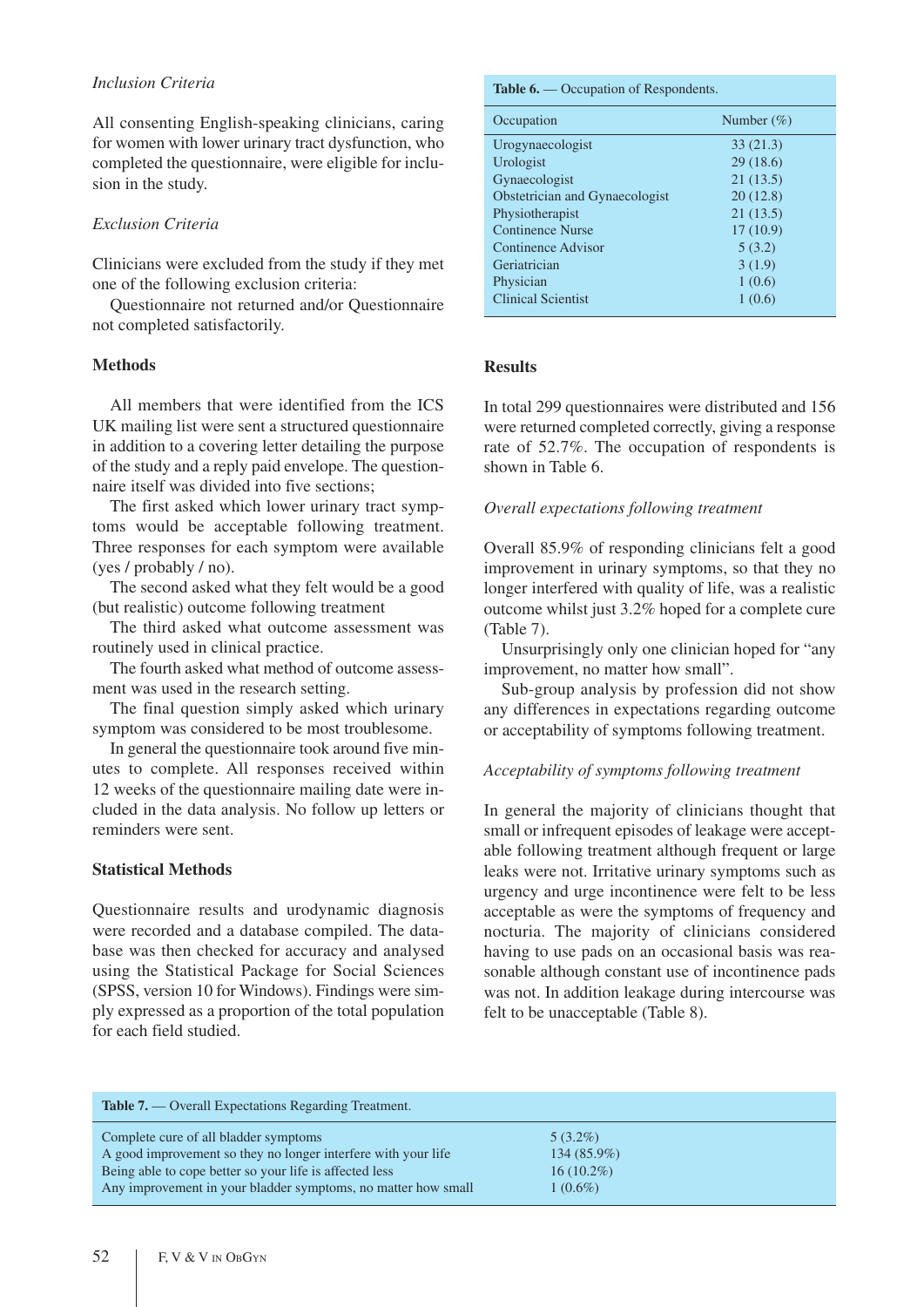#### **Table 8.** — Acceptability of symptoms following treatment.

|                                                         | Yes    | Probably | N <sub>o</sub> |  |
|---------------------------------------------------------|--------|----------|----------------|--|
| Never ever leaking no matter what you do                | 90%    | $3\%$    | $6\%$          |  |
| Occasional small leak on coughing or sneezing           | 49%    | 35%      | 14%            |  |
| Occasional small leak on strenuous exercise             | 54%    | $37\%$   | $8\%$          |  |
| Occasional large leak on coughing or sneezing           | $3\%$  | $19\%$   | 76%            |  |
| Frequent small leaks on coughing or sneezing            | $0\%$  | $8\%$    | 91%            |  |
| A sudden urge or need to pass water (no leaking)        | 19%    | 45%      | $34\%$         |  |
| Occasionally leaking before reaching the toilet         | $7\%$  | 40%      | 51\%           |  |
| Having to pass water very often during the day          | $3\%$  | $19\%$   | 76%            |  |
| Having to get up once at night to pass water            | 72%    | 22%      | 6%             |  |
| Having to get up twice or more at night to pass water   | 6%     | 28%      | 63%            |  |
| Occasionally having to wear panty liners 'just in case' | $41\%$ | 47%      | $12\%$         |  |
| Occasionally having to wear pads 'just in case'         | 18%    | $42\%$   | $39\%$         |  |
| Having to continue to wear pads most of the time        | $1\%$  | $5\%$    | $92\%$         |  |
| Leaking during sexual intercourse                       | $4\%$  | $19\%$   | $77\%$         |  |

#### *Most troublesome lower urinary tract symptoms*

Clinicians were also asked to comment on which lower urinary tract symptoms they considered to be most bothersome. Despite this being a 'free text' item on the questionnaire several themes were seen to develop. The most commonly reported bothersome symptoms were urinary incontinence (12.3%), urge incontinence (10.7%), urgency and frequency (4.6%) and nocturia (2.6%). Other responses to this question included bladder pain, embarrassment and fear.

#### *Assessment of Outcome*

In general outcome assessment was more rigorous in research when compared to clinical practice. In the research setting 61% felt both subjective and objective measures should be used as assessment of treatment whilst in clinical practice 42% thought subjective improvement alone, and 36% subjective improvement in QoL, were appropriate. Few clinicians were routinely using pad testing alone and few used objective measures in clinically (Table 9).

#### *Discussion*

At present there is no consensus of opinion regarding the definition of cure amongst patients (Robinson *et al.*, 2004) or between clinicians (Hilton, 2002). Overall our findings have shown that most clinicians are realistic in their expectations following treatment with 85.9% of clinicians hoping for a good improvement so that there was less of an effect on quality of life. In addition, only 3.2% would expect a complete cure of all urinary symptoms, acknowledging the limitations of both medical and surgical therapy, whilst only 0.6% hoped for any improvement 'no matter how small'. This perhaps reflects the fact that all those surveyed had a particular interest in lower urinary tract dysfunction.

Interestingly, when considering the views of patients, again the majority of respondents hoped for a good improvement although this only amounted to 43%. Patients tended to be both more optimistic, with almost a fifth hoping for a complete cure of all symptoms, and almost equally pessimistic, with 10% hoping for any improvement what so ever. These findings may represent patient perceptions of 'cure'

# **Table 9.** — Assessment of Outcome. Research Clinical Subjective improvement in symptoms 7.7% 42.6% Subjective improvement in QoL 8.3% 36.1% Objective cure on urodynamic testing  $0.6\%$ Objective cure on pad testing  $3.2\%$  1.3% 1.3% Subjective (OoL) and objective (urodynamic) cure 17.9% 17.9% 4.5% Subjective (OoL) and objective (pad test) cure 30.1% 11.6% Subjective (QoL) and objective (urodynamic/ pad test) cure 30.8% 3.2%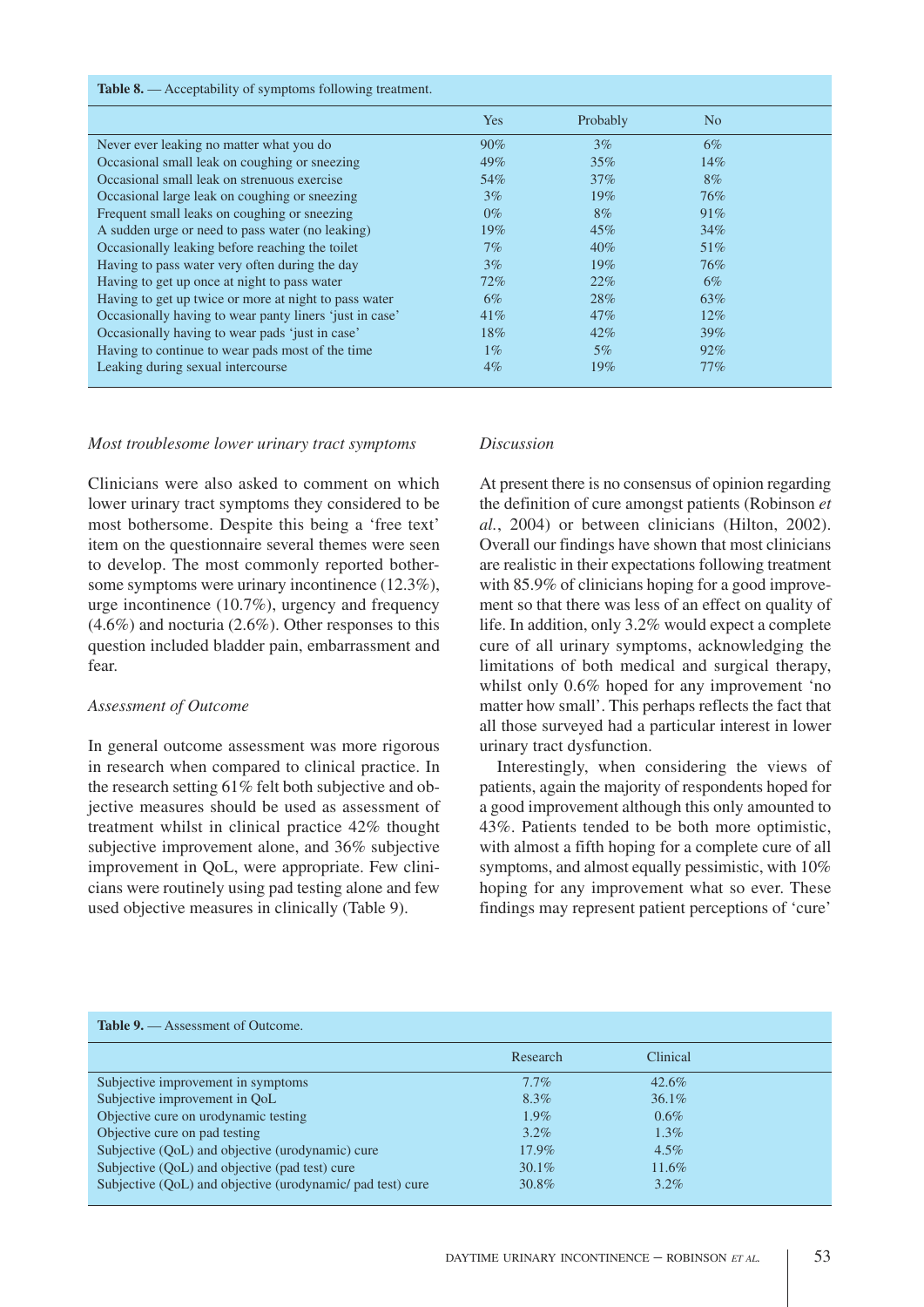following previous medical and media exposure. An interesting extrapolation of these findings is that there is a group of patients who, from a clinical viewpoint, are considered a treatment failure but may actually be content with the residual symptoms which they have.

The difference in expectations regarding outcome of treatment has also been assessed in a large prospective questionnaire based cohort study of 442 women undergoing incontinence surgery in 49 centres in the North Thames region of South East England (Black *et al.*, 1997). Overall 87% of women reported an improvement in severity of stress incontinence and 71% an improvement in mental health. One year following surgery 72% continued to feel better and 66% felt that the treatment had exceeded their expectations. 68% would recommend the operation to a friend. Interestingly surgeons tended to be more optimistic; they were satisfied with the outcome in 85% of cases and would again treat 94% of women as they had done previously. Whilst this study is based on subjective measures only it again highlights the fact that the concept of 'cure' differs regarding the outcome measures used and populations sampled.

### *Acceptability of Symptoms*

When considering the acceptability of symptoms following treatment there were considerable differences between the views of patients and clinicians. The majority of clinicians thought small episodes of stress leakage were generally acceptable although this was not the case in patients, with less than a third considering this to be acceptable. Those irritative symptoms of urgency and urge incontinence where felt to be unacceptable to the majority of both clinicians and patients, and this would certainly be in keeping with previously studies showing a greater impact on QoL in those patients with detrusor overactivity. Interestingly frequency was felt to be more unacceptable by clinicians (76%) than patients (34%) and this may reflect the effect of studies of antimuscarinic agents where reduction in diurnal frequency is often the primary outcome measure used. Whilst having to rise once at night to void was universally felt to be acceptable nocturia, rising two or more times at night, was felt to be much more troublesome in both groups. Again, these findings would support previous QoL studies showing a marked deterioration in patients complaining of nocturia. Furthermore almost identical numbers in both groups would find leakage during intercourse to be unacceptable.

When considering containment strategies more clinicians than patients thought it was acceptable to wear a panty liner 'just in case' (41% vs 20%) although both groups were more reluctant to consider the use of pads. Unsurprisingly clinicians would not find the constant wearing of pads acceptable although almost 10% of patients would. These findings would support those looking at expectations of outcome where again patients tended to be more pessimistic than clinicians.

#### *Assessment of Outcome*

At present there is no consensus of opinion regarding methods of outcome assessment either in a clinical or research setting. Whilst subjective assessment is most often used clinically by simply asking patients about symptoms or satisfaction regarding outcome objective measurements are used more often in clinical trials and research. The purpose of this part of the study was to determine which outcome measures were being used throughout the United Kingdom both clinically, and in research projects.

Our results have shown that, as may be expected, resolution of clinical symptoms are used most frequently as an outcome measure in the clinical setting (42.6%) although a third (36.1%) did use QoL measures. Fewer clinicians would consider the use of objective tests of outcome following treatment; the most commonly cited investigation being a pad test (11.6%). The practice in our own unit here at King's is to reassess patients with subjective QoL measures and objective tests such as urodynamic studies. In the clinical setting only 4.5% of clinicians performed similar outcome assessment with slightly fewer combining this with a pad test.

Unsurprisingly, when looking at outcome measures used in the research setting clinicians tended to be more exacting in their assessments with only 7.7% relying on subjective measures alone and the majority, over 60%, using a combination of both subjective and objective outcome measures. Clearly, when assessing new surgical or medical treatments, it is imperative to accurately evaluate outcome objectively. However, at present many surgical trials are published with subjective short-term evaluations only and lack objective efficacy data. Equally, the majority of pharmaceutical trials lack evidence of objective change in urodynamic parameters although the use of bladder diaries, urgency scales and frequency/volume charts does provide some objective evidence of treatment effect in addition to the subjective assessments using QoL measures. This would seem to represent a paradox in terms of the expectations of clinicians and reality of clinical trial reporting.

The importance of treatment outcomes amongst patients, nurses and medical staff has recently been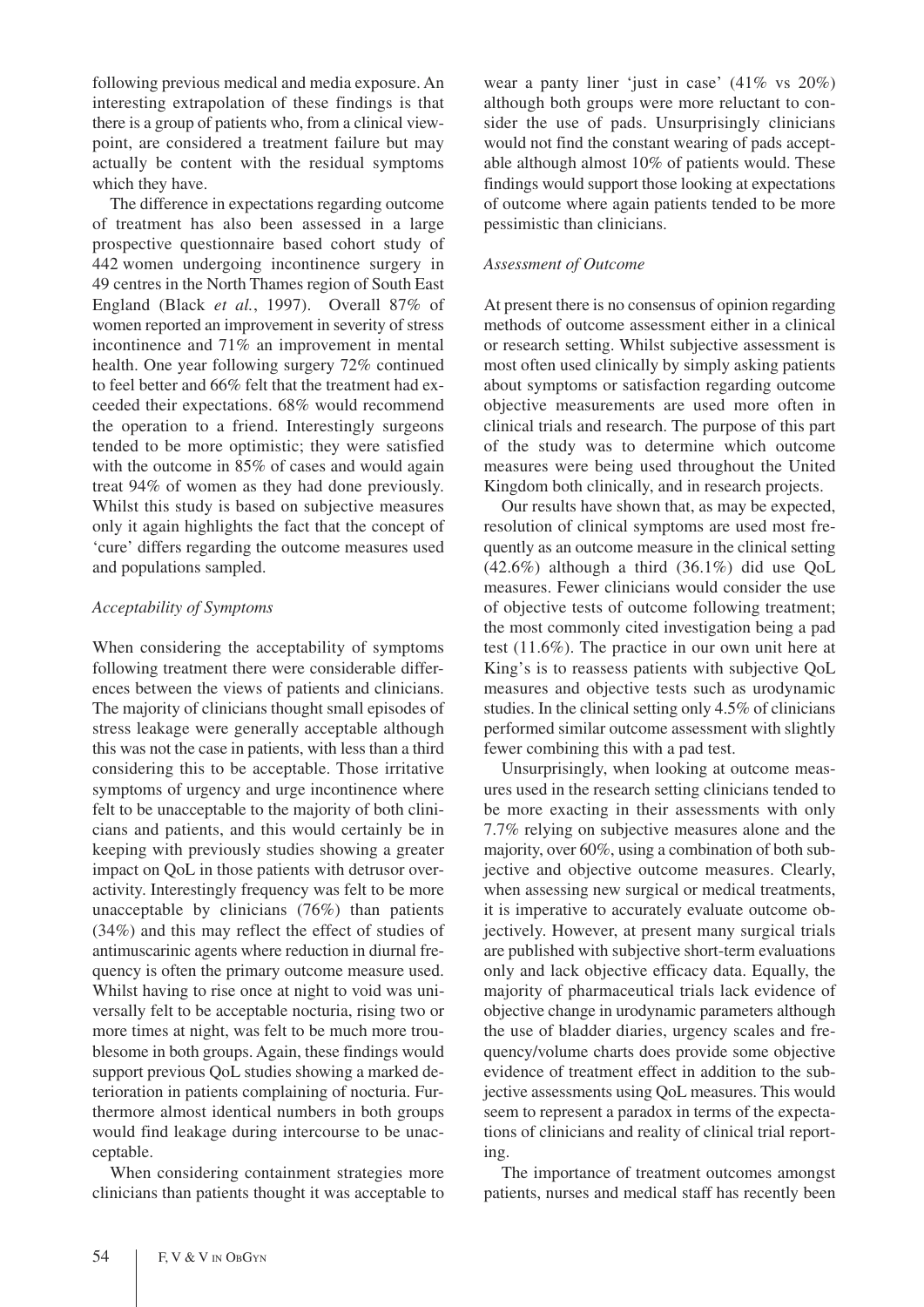reported. Visual analogue scales were used to evaluate the relative importance of five clinical outcomes. Subjective improvement and improvement in QoL were rated most highly and the authors conclude that these should become primary outcome measures in future clinical trials (Tincello and Alfirevic, 2002).

Definition of cure and outcome measures may also have a significant effect on the outcome of clinical studies. In the UK multicentre randomised comparative trial of Burch colposuspension and tension free vaginal tape (TVT) cure rates were found to vary depending on the outcome parameters reported (Ward and Hilton, 2002). Cure rates based on objective testing varied between 80% and 65% with subjective cure rates between 60% and 30%. Despite overall patient satisfaction rates being 70% and 83% for colposuspension and TVT respectively combined objective and subjective cure rates fell to 26% for both procedures. From this it is evident that success rates are dependent on the definition of cure used although there remains no consensus of opinion as to which is most appropriate.

### *Study Design and Appraisal*

In order to gain an insight into the views and opinions of clinicians treating women with lower urinary tract dysfunction we approached the International Continence Society (UK) who provided a list of members. This allowed the inclusion of a broad spectrum of specialists including doctors, nurses and physiotherapists, thus providing a cross section of opinions and attitudes.

A limitation of all postal questionnaire studies, including this one, is the number of questionnaires returned and thus the response rate. In order to maximise this we provided a covering letter explaining the purpose of the study as well as a reply paid envelope. The overall response rate of 52.7% is in keeping with those of other questionnaire based studies. By performing a further mailing, four weeks after the first, we may have been able to increase this further although this was not done due to constraints of time and cost.

A further possible confounding factor with questionnaire-based research is one of confidentiality. In order to gain an accurate view of clinician's opinions we thus blinded the responses so no particular unit or clinician could be identified.

#### *Conclusions*

This study has provided an insight into the clinician's concept of cure and also how cure, or outcome is assessed both in a clinical and research setting. By comparing the views of the clinician to that of the

patients we have also been able to demonstrate the differences and similarities between these two groups with regard to bothersomeness of symptoms and overall expectations of treatment. These findings may help to explain why patients may be disappointed regarding treatment outcomes and why there may be a difference between subjective clinical impression of success and patient satisfaction.

# **3. Anti-diuresis in the Management of Daytime Urinary Incontinence**

#### **Rationale**

In women who complain of urge incontinence or mixed incontinence behavioural therapy and drug treatment are considered the most effective whilst those who complain of stress incontinence may benefit from physiotherapy or incontinence surgery. Neither is without risk or unwanted effects. Antimuscarinic medication is associated with typical anticholinergic side-effects such as dry mouth, constipation and blurred vision whereas surgery, in addition to inherent intra-operative risks, may lead to voiding dysfunction and 'de novo' detrusor overactivity. Compliance with medical therapy is also a significant problem. In a questionnaire follow-up study of women with detrusor overactivity just 5.5% were cured of their urinary symptoms and only 18.2% of women continued drug therapy for more than six months.

Desmopressin (Minirin, 1-desamino-8-D-arginine vasopressin (DDAVP)) is a synthetic nonapeptide analogue of anti-diuretic hormone (ADH). It has a potent anti-diuretic action of rapid onset leading to decreased urine production and a corresponding increase in the time taken to reach bladder capacity. Currently desmopressin is used in the management of diabetes insipidus, nocturnal enuresis and nocturia in patients with multiple sclerosis<sup>"</sup> although it does not have a license for the management of nocturia in the non – neuropathic patient as yet.

The purpose of this study was to determine whether the anti-diuretic properties of desmopressin could be used as a 'designer' treatment in women with daytime urinary incontinence allowing them to choose when they require treatment.

#### *Null Hypothesis*

This study was designed to test the hypothesis that desmopressin had no effect on daytime episodes of urinary incontinence and that there would be no difference between the active and the placebo treatment arms of the study.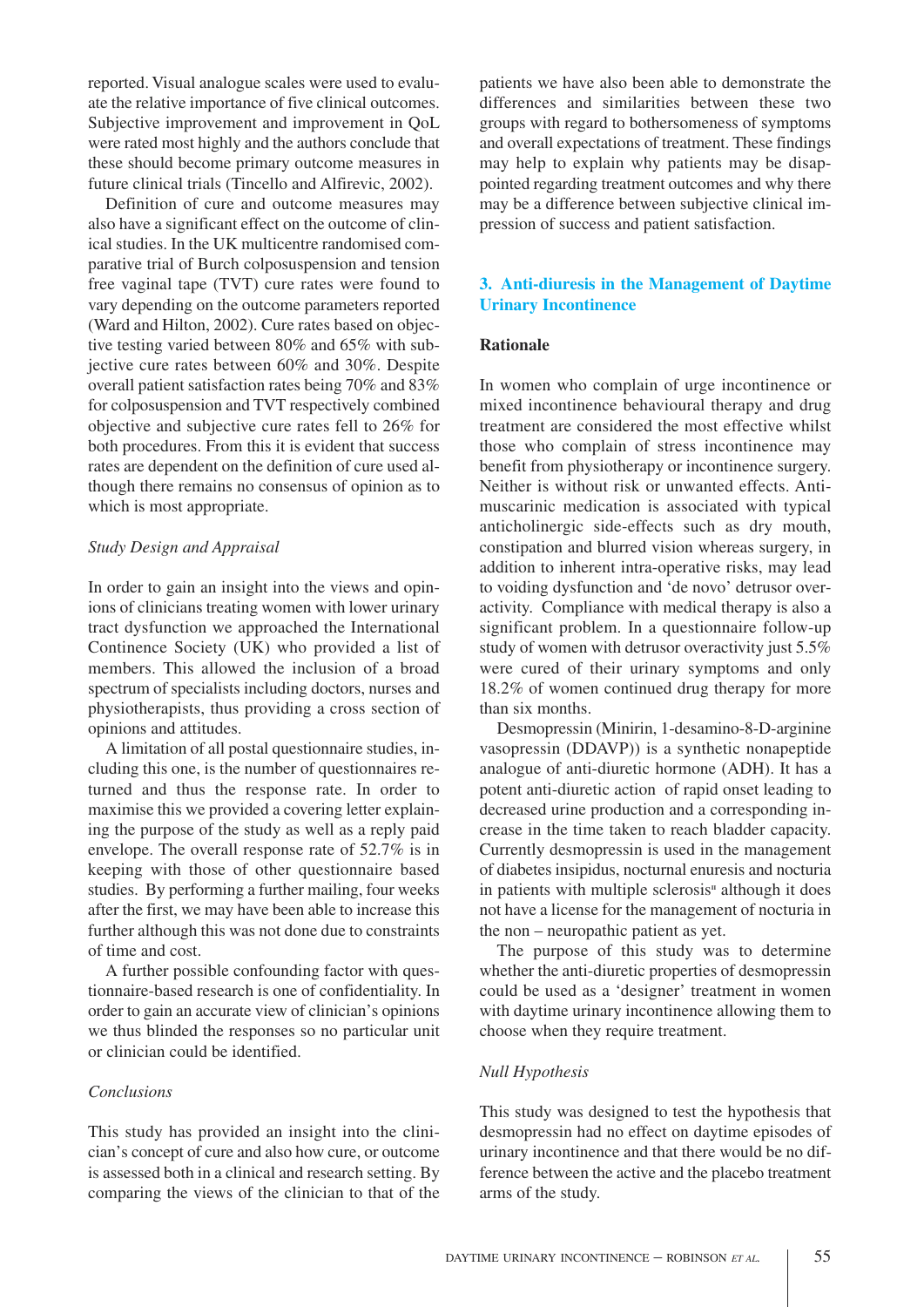# **Objectives**

### *Primary objective*

The primary objective of the study was to investigate the efficacy of desmopressin treatment on urinary incontinence during the first four hours following drug administration.

The primary efficacy parameter was the number of periods with total dryness for four hours following drug administration.

### *Secondary objectives*

The secondary objectives of the study were to investigate the voiding pattern up to 24 hours following dosing and to assess safety in the patient population.

The secondary efficacy and safety parameters were:

The volume voided per episode

Total volume voided

Time to first void or incontinence episode

Number of periods with total dryness Number and type of adverse events

### **Patients and Methods**

#### *Study Design*

This was an exploratory double-blind, randomised, placebo-controlled cross-over study that was designed to investigate the concept of anti-diuresis in the management of women with daytime urinary incontinence (stress, urge or mixed).

It was considered necessary to include a placebo treatment to adequately assess the potential clinical usefulness of desmopressin in patients with urinary incontinence. The study was double-blind and randomised in order to limit any patient or investigator bias. A cross-over design was selected so that each patient was her own control and to decrease the variation between patients and thus increase the power to detect a difference between desmopressin and placebo.

The study was performed in three centres in the United Kingdom and Europe: Kings College Hospital (London, UK), Boras County Hospital (Boras, Sweden) and Skejby Hospital (Aarhus, Denmark).

### *Study Population*

Women were recruited from tertiary referral urogynaecology clinics in each of the three study centres. All had been referred with troublesome lower urinary tract symptoms and complained of severe daytime urinary incontinence. Information regarding the study was provided verbally in addition to a written information sheet. Written informed consent was obtained prior to inclusion.

#### *Inclusion Criteria*

The following inclusion criteria were used; Women aged 18 years to 80 years complaining of severe stress, urge or mixed incontinence.

Informed written consent

### *Exclusion Criteria*

Patients were excluded from the study if they met one of the following exclusion criteria:

Current use of anti-muscarinic therapy for urge or mixed incontinence.

Current conservative measures such as pelvic floor exercises or bladder retraining.

Active lower urinary tract infection.

Low serum sodium at trial entry (below 135 mmol/l).

Fluid intake exceeding 2.5 litres during the run in period of the trial.

Concomitant treatment with drugs known to interact with desmopressin such as: diuretics, tricyclic anti-depressants, indomethacin, carbamazepine and chlorpropamide.

Pregnant or lactating women and sexually active women of child bearing age who were not using a proven, reliable method of contraception.

A history suggestive of neurogenic detrusor overactivity.

A history of alcohol dependency, recreational drug usage or psychiatric disorder.

### *Trial Medication*

Desmopressin (Minirin®, Ferring Pharmaceuticals) nasal spray and matching placebo were supplied by Ferring Pharmaceuticals (Copenhagen, Denmark) who were also the sponsors of the study. Drugs were self administered by the women throughout the study using the intranasal route. The dosage used was 40mcg (two puffs in each nostril) or matching placebo and the treatment regimen consisted of 10 single administrations (seven desmopressin and three placebo) over the four-week duration of the trial. In order to have the best chance of demonstrating an effect in urinary incontinence, a relatively high dose of 40 mg was chosen. In addition the nasal formulation was selected since bioavailability is 20- 40 times higher than that of the oral route of delivery.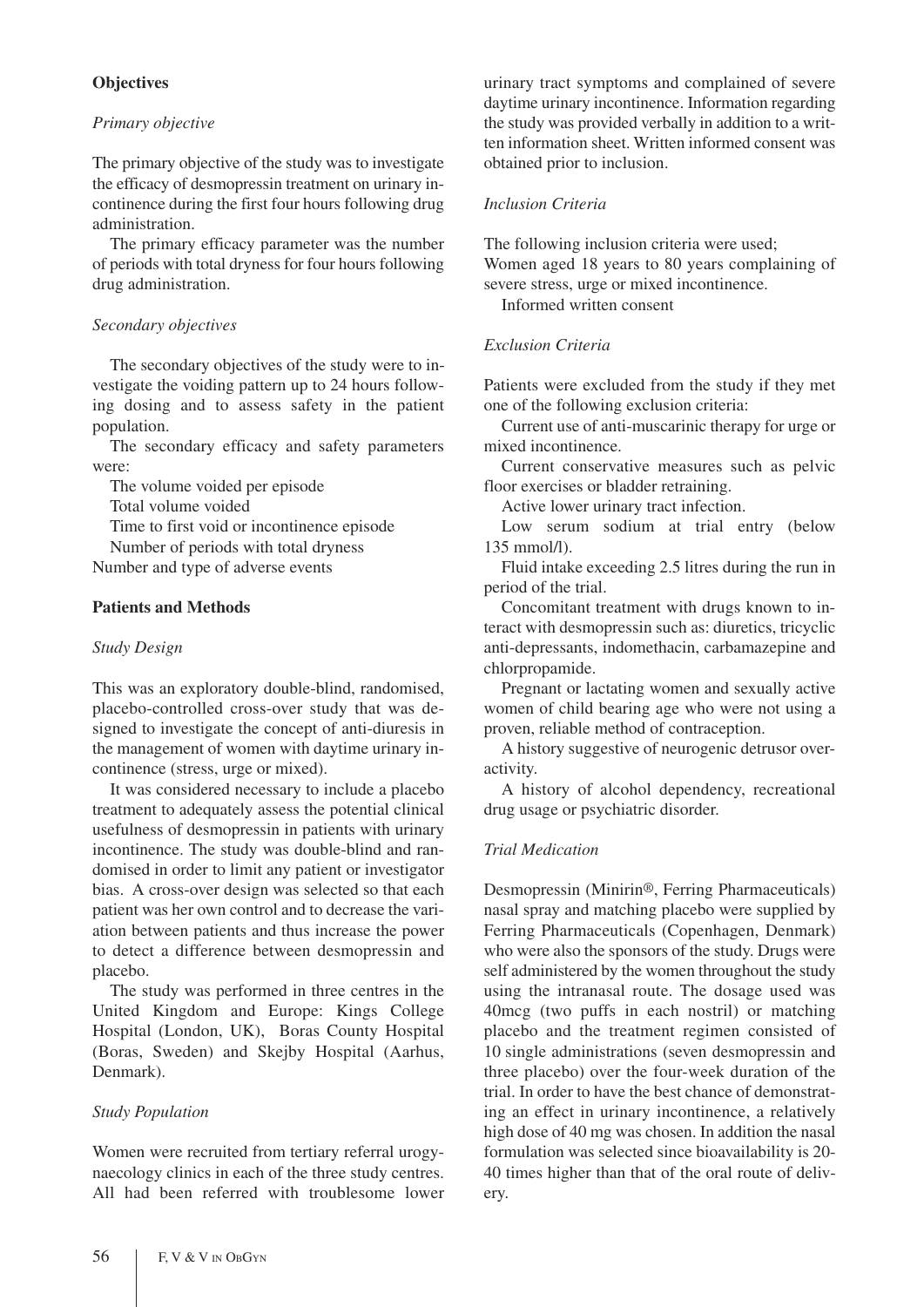Women were given both verbal and written instructions on drug administration. Before dosing women were asked to prime the spray by pumping the nozzle ten times into the air. They were then asked to administer one puff to each nostril, wait for a minute, and then administer a further one puff to each nostril, the total dose of desmopressin being 40mg. Women were asked to take the study medication at least four hours before bedtime and to try and avoid taking the drug on consecutive days since a washout period of 24 hours was required. There were no specific instructions given regarding dosing with respect to meals and patients were asked to refrain from using the trial medication during menstruation as this would make assessment more difficult.

# *Blinding*

The study treatments were packaged for individual patients according to a computer generated randomisation code. The appearance and labelling of the active medication and the placebo were the same. This randomisation code was not available to the patient or site investigators although emergency decoding envelopes containing the treatment sequences were available and were kept in pharmacy.

# *Randomisation and Treatment Allocation*

A computer generated randomisation scheme was prepared by Ferring Pharmaceuticals. Patients were randomised to one of four treatment sequences in blocks of eight. The study centre was identified by the first digit in the patient number and patient numbers were allocated sequentially in the order in which the patients were enrolled.

The placebo days were randomised in the ten days of treatment using four sequences. These four sequences were selected taking into account that for each treatment day both treatments should be present.

### **Statistical Methodology and Analysis**

### *Power Calculation*

This study was exploratory in nature and therefore no formal power calculation was performed.

# *Analysis Populations*

Three analysis populations are defined in the study.

1) The Intention to Treat (ITT) population includes all randomised patients having received at least one dose of study medication and thus having treatment efficacy data.

- 2) The Per-Protocol Population (PP) includes all patients who received 10 days of study treatment, had no major protocol violations and had no more than two consecutive days with missing endpoint data (to ensure that at least one day of placebo is concluded).
- 3) The Safety Population (SP) includes all patients exposed to study medication.

When considering analysis of the study results the primary objective was assessed for the ITT and PP populations whilst the secondary objectives were assessed for the intention to treat population. Finally, the study safety analysis was based on the SP.

# *Statistical Analysis*

The null hypothesis was that there would be no difference between the active and the placebo treatments. All statistical analyses were performed as two sided at a 5% significance level and no co-variate adjustments were performed for demographic or baseline characteristics.

# *Primary Endpoint*

The primary efficacy endpoint (number of periods without leakage for the first four hours post dose) was transformed into incidences and analysed using the two-sided paired Student's t-test. The incidence for each subject during each treatment was calculated as the number of periods without leakage divided by the number of recordings. This analysis was performed for the ITT and PP populations. In addition odds ratios were calculated using the Cochran – Mantel Haenszel test.

### *Secondary Endpoints*

The analysis of the secondary endpoints was performed using descriptive statistics including calculation of the means, standard deviation, medians, ranges and confidence intervals for both treatment arms. This analysis was performed for the ITT population only.

### **Methods**

Prior to trail entry all women underwent a full clinical history and physical examination. Urinalysis was performed to exclude a lower urinary tract infection in addition to a venous blood sample to estimate serum sodium and creatinine and a urine pregnancy test. Those women taking diuretics, tricyclic anti-depressants, indomethacin, carbamazepine and chlorpropamide, or who had an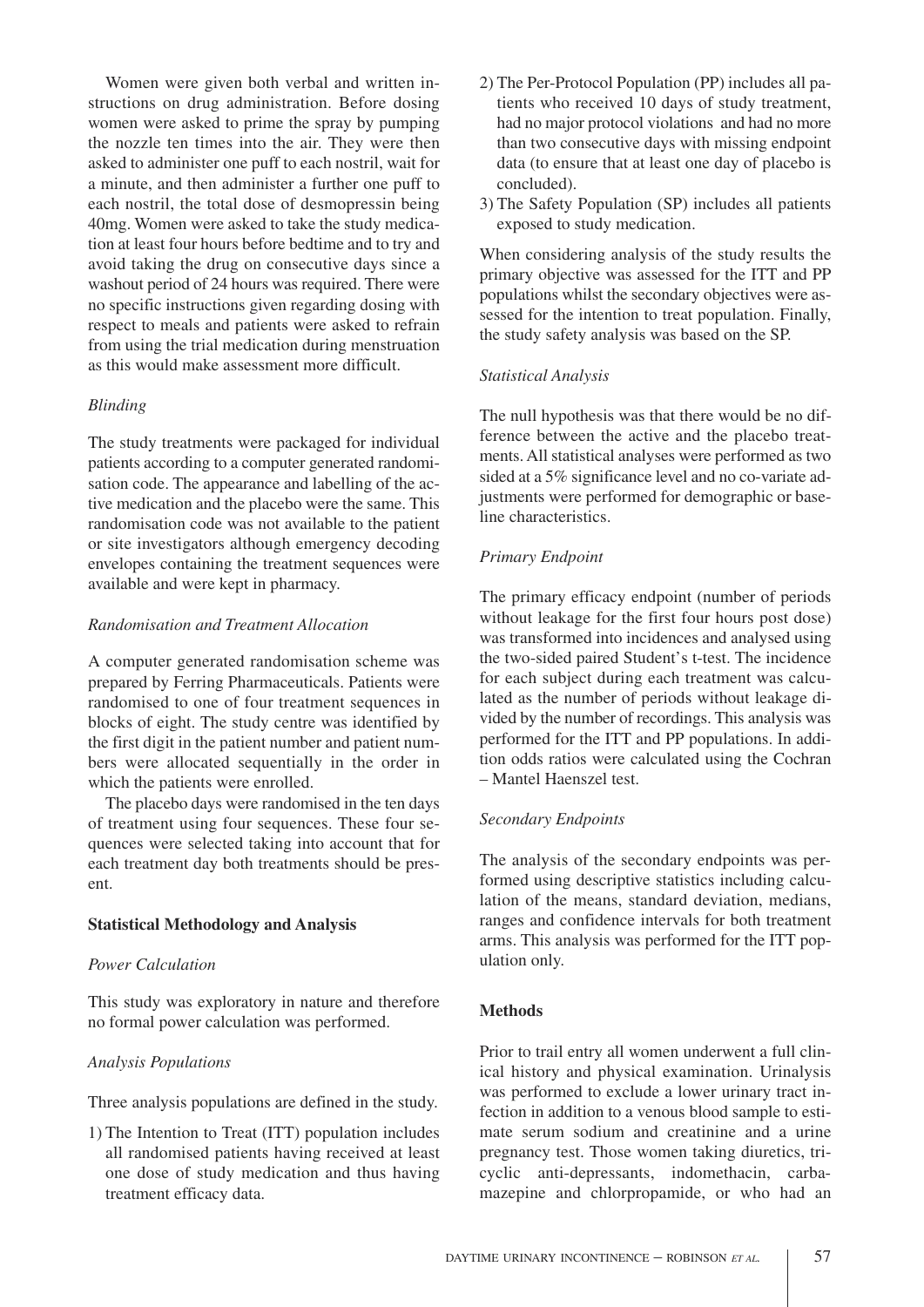abnormally low serum sodium were excluded from entry into the study.

Following the initial visit women were provided with a urinary diary and asked to record fluid intake, voids and episodes of urinary leakage over a fiveday period (including a weekend). In addition they were instructed to weigh themselves morning and evening. Subsequently on review of the diary at the second visit, if the entry criteria were met, and the daily fluid intake was not in excess of 2.5 litres they were randomised to receive one of four treatment sequences. Each sequence consisted of seven single doses of desmopressin (Minirin, Ferring Pharmaceuticals) nasal spray 40 mg and three single doses of identical placebo which were taken consecutively.

Women were instructed to take the medication at a time of their own choosing although not less than four hours before bedtime, not on more than two consecutive days and not more than once in 24 hours. They were again provided with a urinary diary and asked to record voids and episodes of urinary leakage. As an additional safety parameter they were asked to weigh themselves at the time of drug administration and exactly 24 hours later. If the weight gain was in excess of 2% of total bodyweight they were asked to contact the hospital so a serum sodium level could be checked. In order to objectively measure urinary leakage all women were provided with a supply of incontinence pads (Tena®, SCA Hygiene Products, Sweden) which they were asked to change at 4, 8, 12 and 24 hours following drug administration (with the exception of 8 and 12 hours if the patient was asleep). Women were asked to weigh their pads immediately before use and again on removal. An increase in pad weight of more than 5 g was considered significant and for the determination of volume leaked per episode it was assumed that 1 g was equivalent to 1 ml.

#### *Results*

Seventy-five women were screened of which 64 were included and randomised into the study. Fortyone patients were recruited in the UK, 17 in Sweden and 6 in Denmark. There were 11 screening failures; consent withdrawn (4), incontinence not confirmed during the screening period (4), positive pregnancy test (1), taking prohibited medication (1) and fluid consumption of  $> 2.5$  litres a day (1). Sixty women were exposed to study medication. Of the 64 randomised patients 57 completed the study. A total of 7 (11%) patients withdrew including 2 (3%) for adverse events and 5 (8%) patients did not return for their final follow-up visit.

The mean age at trial entry was 53.3 years (range 24.9-78.0), mean body weight 74.7 kg (range 43.7- 123.0) and mean height 161.6 cm (range 150-182). All women complained of severe daytime urinary incontinence; 15 women had predominantly stress incontinence, 13 predominantly urge incontinence and 32 mixed incontinence.

During the five day screening period the mean 24 hour urine output was 1557 mls (range 180-2868), and mean number of incontinence episodes were 2.7/24 hrs (range 1.0-9.2). The mean volume leaked per incontinence episode was 28.3 mls (range 9.0- 96.0). Mean fluid intake during the screening period was 1416 mls, none of the women drinking more than 2500 mls.

The primary efficacy endpoint was the number of periods without leakage (defined as  $\leq$  5 g pad weight increase) for the first four hours post voiding. There was a significantly  $(p < 0.001)$  higher incidence of periods without leakage of 61.7% four hours following desmopressin administration compared to 47.9% on placebo in the ITT population (Table 10).

In the PP protocol the results were similar,  $68.4 \pm$ 33.6% vs  $54.5 \pm 39.3\%$  (p = 0.002). The odds of having an episode without urinary leakage during the first four hours was 172% higher on desmopressin than on placebo (odds ratio =  $2.72$ ,  $95\%$  CI: 1.6-4.8, p < 0.001). These results were identical in the PP population. In addition there was a higher frequency of periods without leakage on desmopressin when compared to placebo; 36% of women in the desmo-

| Table 10. — Incidence of periods without leakage in the first 4 hours. |               |               |                   |  |  |
|------------------------------------------------------------------------|---------------|---------------|-------------------|--|--|
| Incidence $(\% )$                                                      | Desmopressin  | Placebo       | <b>Difference</b> |  |  |
| Number                                                                 | .58           | 55            | 54                |  |  |
| Mean $(SD)$                                                            | 61.7(35.4)    | 47.9(40.2)    | $14.4(28.1)^{b}$  |  |  |
| Median                                                                 | 71.4          | 50.0          | 9.5               |  |  |
| $Min - Max$                                                            | $0.0 - 100.0$ | $0.0 - 100.0$ | $-42.9 - 85.7$    |  |  |
| Confidence Interval <sup>a</sup>                                       | $52.4 - 71.0$ | $37.0 - 58.7$ | $6.7 - 22.1$      |  |  |
| a. Two sided $95\%$                                                    |               |               |                   |  |  |

b.  $p < 0.001$ . Two sided pared students t test.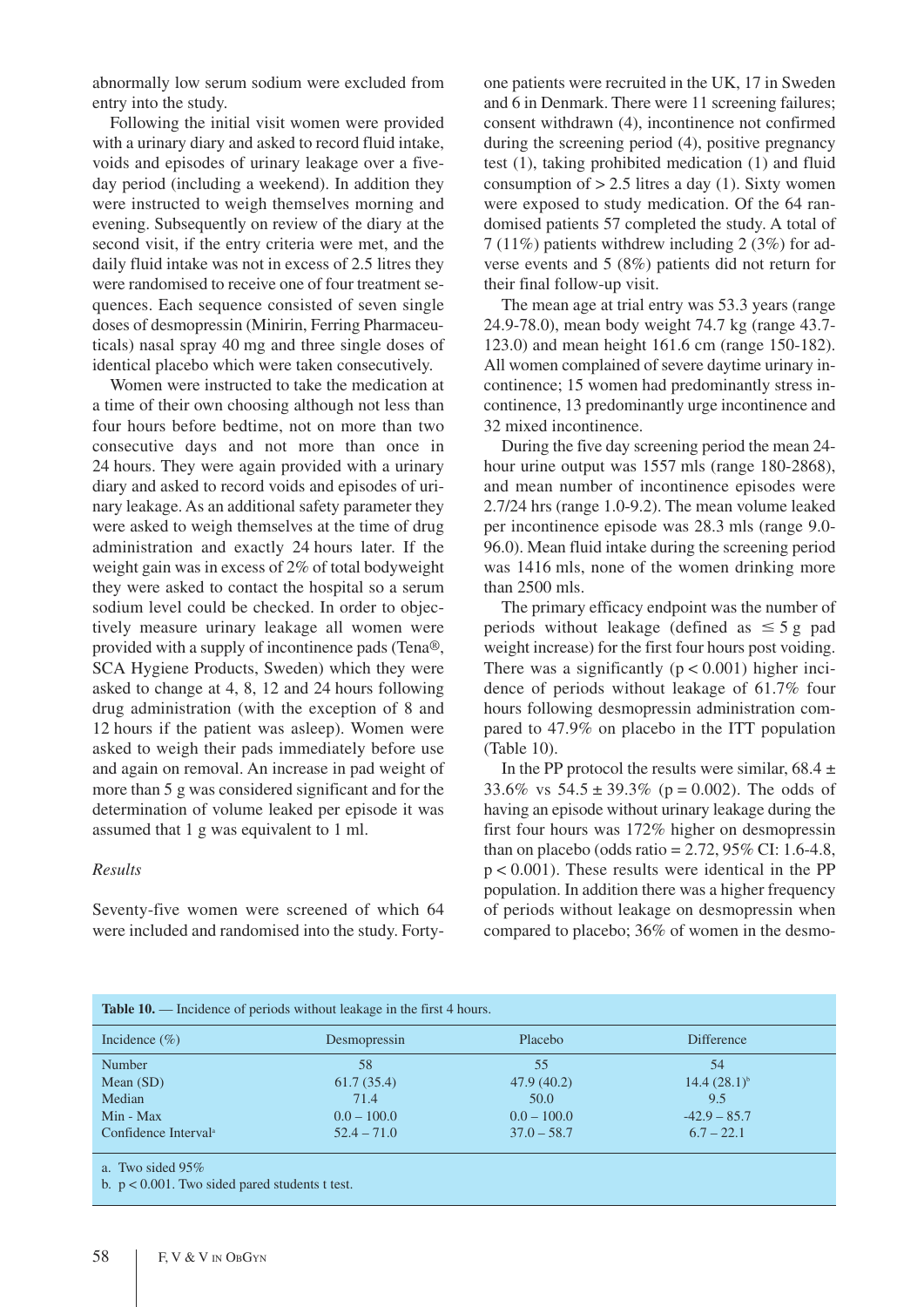| <b>Table 11.</b> — Secondary endpoint varaibles in the first 4 hours. |                 |                 |                   |  |
|-----------------------------------------------------------------------|-----------------|-----------------|-------------------|--|
| Volume Leaked Per Incontinence Episode (ml)                           | Desmopressin    | Placebo         | <b>Difference</b> |  |
| <b>Number</b>                                                         | 45              | 39              | 36                |  |
| Mean $(SD)$                                                           | 22.2(18.9)      | 26.1(25.1)      | $-1.4(20.4)$      |  |
| Median                                                                | 15.0            | 15.0            | 0.0 <sub>1</sub>  |  |
| $Min - Max$                                                           | $6.0 - 97.5$    | $9.0 - 105.0$   | $-65.8 - 72.5$    |  |
| Confidence Interval <sup>a</sup>                                      | $16.5 - 27.9$   | $17.9 - 34.2$   | $8.3 - 5.5$       |  |
| Total Volume Voided (ml)                                              | Desmopressin    | Placebo         | <b>Difference</b> |  |
| Number                                                                | 59              | 58              | 58                |  |
| Mean $(SD)$                                                           | 237(121)        | 317 (194)       | $-82(180)$        |  |
| Median                                                                | 212             | 258             | $-57$             |  |
| $Min - Max$                                                           | $74.3 - 642.9$  | $92.5 - 1090$   | $-810 - 318.0$    |  |
| Confidence Interval <sup>a</sup>                                      | $205.7 - 268.7$ | $266.1 - 368.3$ | $-129.2 - -34.6$  |  |
| a. Two sided $95\%$ .                                                 |                 |                 |                   |  |

pressin group had no leakage on virtually all (6 or 7) treatment days for four hours following administration. Again the results for the PP population were similar. There were no differences in outcome when analysed according to type of incontinence or recruitment centre. In addition the total volume voided (237 mls) in those women taking desmopressin was lower than on placebo (317 mls) over the first four hours (Table 11).

During the time period of 4-8 hours following drug administration there was a smaller, although not significant, difference between treatments, with a  $67.8 \pm 35.4\%$  incidence of periods without leakage on desmopressin versus  $62.7 \pm 40.8\%$  on placebo. Furthermore there were similar differences when comparing total volume voided and volume leaked per incontinence episode. There was no difference between desmopressin and placebo for the incidence of periods without leakage during the time period of 8-12 hours following drug administration. Mean total voided volume however was slightly lower on desmopressin  $(230 \pm 121 \text{ m/s})$  when compared to placebo  $(310 \pm 192 \text{ mls})$ .

When considering the time period of 0-8 hours following administration there was also a higher incidence of periods without leakage of  $54.7 \pm 36.5\%$ on desmopressin versus  $40.1 \pm 41.0\%$  on placebo. This was similar to that observed during the first four hours. In addition the total volume voided and volume leaked per incontinence episode was slightly lower on desmopressin.

At 12-24 hours following drug administration there were no apparent differences between desmopressin and placebo for periods without leakage and volume leaked per incontinence episode. However, mean total volume voided was again lower in the desmopressin group.

Overall during the time period of 0-24 hours post dosing there was a higher incidence of periods without leakage of 32.7% on desmopressin compared to 25.3% on placebo (Table 12). However, both the absolute incidence of periods without leakage and the difference between desmopressin and placebo were less than that observed in the first four hours. There was an overall lower mean 24-hour total voided volume of 1180 mls on desmopressin versus 1375 mls on placebo. Volume leaked per incontinence episode was slightly lower on desmopressin compared to placebo (Table 12).

Finally, the time from drug administration to first episode of incontinence (defined as difference in pad weight  $\geq 5$  g) or void was slightly longer on desmopressin (2.3  $\pm$  1.0 hrs) compared to placebo (2.1  $\pm$ 1.0 hrs). In addition time to first incontinence episode was longer on desmopressin  $(6.3 \pm 2.5 \text{ hrs})$ compared to placebo  $(5.2 \pm 3.3 \text{ hrs})$ .

Regarding safety 35 women (58%) reported a total of 142 adverse events during the study period as a whole. Of these 25 (42%) patients reported a total of 87 adverse drug reactions (assessed as possible/probable related to drug) on desmopressin whilst 15 (25%) reported 24 adverse drug reactions on placebo. There were no serious or life-threatening adverse events and those most commonly reported on desmopressin were headache (36%) and nausea (10%). Specifically there were no episodes of significant weight gain following drug administration and no cases of hyponatraemia detected. Two patients withdrew; one had an allergic reaction to desmopressin whilst the other complained of malaise, fatigue and abdominal discomfort. Overall no events were described as severe, and 80% of adverse events on desmopressin, and 90% on placebo, were described as mild in intensity.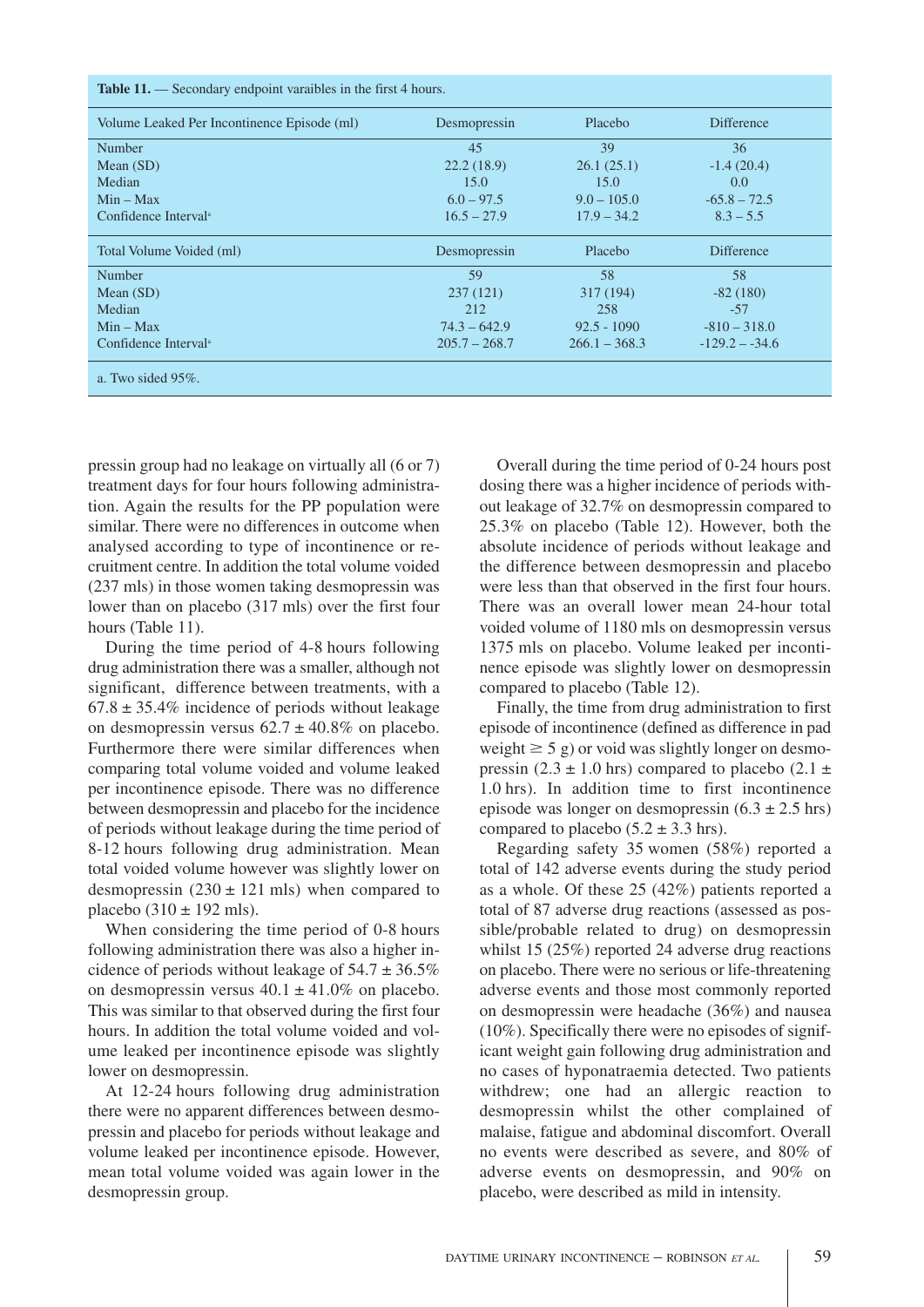| Table 12. - Secondary endpoint varaibles over 24 hours. |                   |                   |                   |  |  |
|---------------------------------------------------------|-------------------|-------------------|-------------------|--|--|
| Incidence of periods without leakage $(\%)$             | Desmopressin      | Placebo           | <b>Difference</b> |  |  |
| Number                                                  | .57               | 50                | 50                |  |  |
| Mean $(SD)$                                             | 32.7(38.1)        | 25.3(37.7)        | $9.5 - 34.3$      |  |  |
| Median                                                  | 16.7              | 0.0               | 0.0               |  |  |
| $Min - Max$                                             | $0.0 - 100.0$     | $0.0 - 100.0$     | $-71.4 - 100.0$   |  |  |
| Confidence Interval <sup>a</sup>                        | $22.6 - 42.9$     | $14.6 - 36.0$     | $-0.2 - 19.2$     |  |  |
| Volume leaked per Incontinence episode (ml)             | Desmopressin      | Placebo           | <b>Difference</b> |  |  |
| Number                                                  | 51                | 48                | 46                |  |  |
| Mean $(SD)$                                             | 24.3(18.6)        | 25.7(18.5)        | $-2.1(15.2)$      |  |  |
| Median                                                  | 16.4              | 17.6              | $-1.4$            |  |  |
| $Min - Max$                                             | $6.0 - 95.0$      | $8.5 - 82.2$      | $-31.0 - 70.0$    |  |  |
| Confidence Interval <sup>a</sup>                        | $19.1 - 29.6$     | $20.3 - 31.1$     | $-6.6 - 2.4$      |  |  |
| Total Volume Voided (ml)                                | Desmopressin      | Placebo           | <b>Difference</b> |  |  |
| Number                                                  | 58                | 57                | 56                |  |  |
| Mean $(SD)$                                             | 1180 (582)        | 1375(625)         | $-246(504)$       |  |  |
| Median                                                  | 1041              | 1300              | $-167$            |  |  |
| $Min - Max$                                             | $290.7 - 2986$    | $300.0 - 3450$    | $-2161 - 1200$    |  |  |
| Confidence Interval <sup>a</sup>                        | $1026.7 - 1332.7$ | $1209.4 - 1541.2$ | $-380.8 - 110.8$  |  |  |
| a. Two sided $95\%$ .                                   |                   |                   |                   |  |  |

### **Discussion**

This is the first study to explore the concept of antidiuresis as a management strategy for daytime urinary symptoms in women and, whilst a proof of concept study, would suggest that desmopressin offers safe and effective treatment for women with urinary incontinence. The study had a pragmatic design allowing women to choose when they wished to take treatment with regard to their daily activities. The ability to decide when to take medication may improve motivation and compliance and this is reflected in the low withdrawal rate from the study despite comprehensive diaries. These findings are significantly better than previously reported compliance rates whilst taking anticholinergic therapy.

Desmopressin has a potent anti-diuretic effect, being used in the management of diabetes insipidus and nocturnal enuresis. More recently it has been evaluated in the management of nocturia in both neuropathic (Hilton *et al.*, 1983; Valiquette *et al.*, 1996) and non-neuropathic patients (Mattiasson *et al.*, 2002). The rationale for using desmopressin in daytime urinary incontinence was that by decreasing urine production there would be a prolonged bladder filling time and hence an increase in the time taken to reach functional bladder capacity. At present desmopressin does not have a licence for the management of urinary incontinence.

### *Primary and Secondary Outcome Variables*

The results of this study show that desmopressin is effective in the treatment of daytime urinary incontinence. When considering the primary endpoint there was a higher incidence of periods without leakage in the first four hours following drug administration when compared to placebo (61.7% Vs 47.9%). In addition there was a higher frequency of dry days on desmopressin than placebo and 36% of patients had no leakage on virtually all of the treatment days. For four hours following drug treatment. Overall, during the first 8 hours after drug administration there was a higher incidence of periods without leakage on desmopressin when compared to placebo (54.7% Vs 40.1%).

#### *Study Design and Appraisal*

Desmopressin may be administered via the oral or intranasal route. Whilst bioavailability is very low with oral administration  $\left($  < 1%) this is slightly improved with intra-nasal use (2%-10%). The intranasal route of administration has previously been shown to be effective in the management of urinary symptoms and consequently was chosen as the preferred method of drug administration in this study. Since this was a feasibility study a relatively high dosage was used (40 mg) and this also ensured that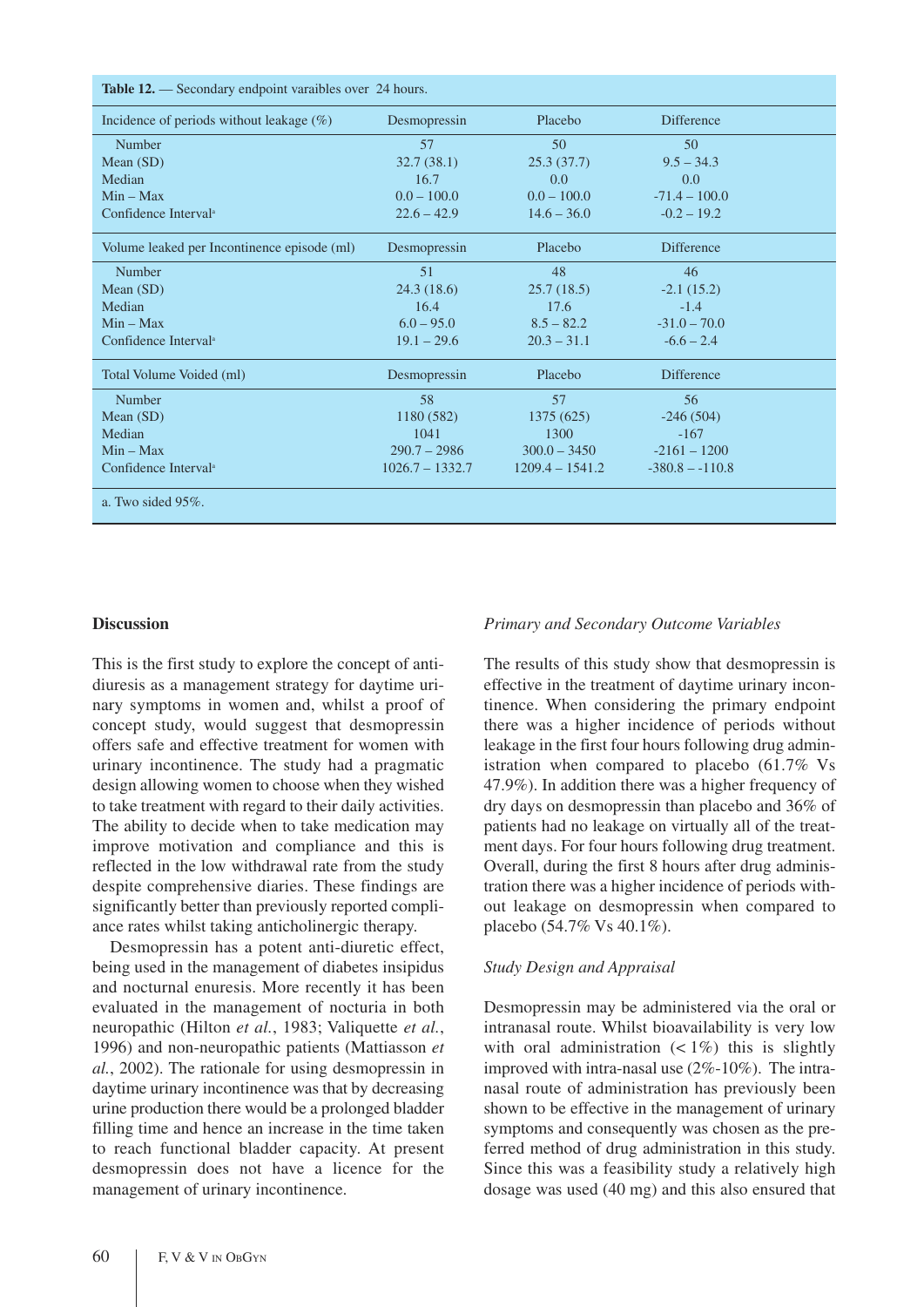all patients received a high enough dosage to induce an anti-diuretic effect without having to measure drug plasma levels following administration.

The study was double blind to avoid bias whilst a cross over design was used so that each patient would act as her own control. During the course of the study each subject took seven doses of desmopressin and three doses of placebo. Consequently it could be argued that quantitative differences between treatments are biased due to the unbalanced design of the trial. However, similar differences between treatments during the first four hours were obtained using a more balanced approach with a limited data set of the first 3 days on desmopressin and 3 days on placebo. This further supports that desmopressin is effective and excludes the possibility of bias.

As previously reported studies have shown there is a considerable placebo response rate in trials assessing the management of women with lower urinary tract symptoms (Meyhoff *et al.*, 1983). This is supported by the findings of this study where the placebo response was 47.9%. Participation in clinical studies involves a high degree of interaction between subjects and investigators and this, in conjunction with advice regarding fluid intake and diet, all acts as a form of bladder retraining. In addition the completion of urinary diaries serves as a form of biofeedback hence compounding the effect. This is a confounding feature of all clinical studies involving the management of urinary incontinence and is not unique to this study.

#### *Safety Analysis*

Whilst overall the drug was found to be safe and well tolerated there was an increased incidence of adverse events on desmopressin when compared to placebo. However this too may partly be explained by the design of the study since desmopressin was taken for seven days (70% of study duration) and placebo for only three (30%). Whilst there is a documented risk of water retention and hyponatraemia using desmopressin therapy (Robson *et al.*, 1996) (Schwab and Ruder, 1997) there were no reported problems in this study. In this study safety parameters included serum sodium and creatinine at trial entry as well as serial body weight assessment and advice regarding fluid intake fluid. In the clinical situation care should be taken in the elderly and a serum sodium checked shortly after commencing medication.

However, whilst there were no safety concerns in this study, it should be noted that due to recent reported problems with hyponatreamia the indication for the nasal formulation of DDAVP has recently been withdrawn in many countries worldwide.

#### *Conclusions*

In summary the results of this exploratory study would suggest that desmopressin is a safe and effective treatment in women complaining of daytime urinary incontinence. Although not suitable for everyday usage it allows women to choose when they require treatment and this may improve acceptability and compliance.

Statistical significance may not always be the same as clinical significance which is useful in everyday practice. Although the incidence of periods without leakage only reached statistical significance in the first four hours following drug administration the findings would suggest that the clinical benefit and corresponding improvement in lower urinary tract symptoms is significant up to 24 hours following administration and therefore offers benefit in clinical practice.

Desmopressin, by acting as an anti-diuretic, also avoids the troublesome side effects of dry mouth, constipation and somulence associated with antimuscarinic medication, hence providing a rationale for women who are unable to tolerate side effects associated with more conventional treatment. Since desmopressin was equally efficacious in women with stress, urge and mixed incontinence it may also prove useful in those women who are waiting for surgery or whose symptoms are only intermittent in frequency or severity.

This exploratory study suggests that the concept of using an anti-diuretic agent should be further explored in a larger confirmatory randomised trial.

#### **4. Final Conclusions and Future Research**

Urinary incontinence and lower urinary tract dysfunction, whilst not life threatening, remain an important cause of morbidity in women and the effect on quality of life has been extensively documented (Kelleher *et al.*, 1997). The management of women with urinary incontinence is dependent on the mechanism of the underlying pathology; those with a diagnosis of urodynamic stress incontinence who fail conservative measures may be offered continence surgery whilst those with detrusor overactivity or overactive bladder syndrome are usually managed using a combination of bladder retraining and drug therapy.

The use of anti-muscarinic agents remains central in the management of women complaining of urge incontinence although they are known to be associated with troublesome side effects, hence affecting patient compliance. The development of newer longer acting drugs and drugs with greater bladder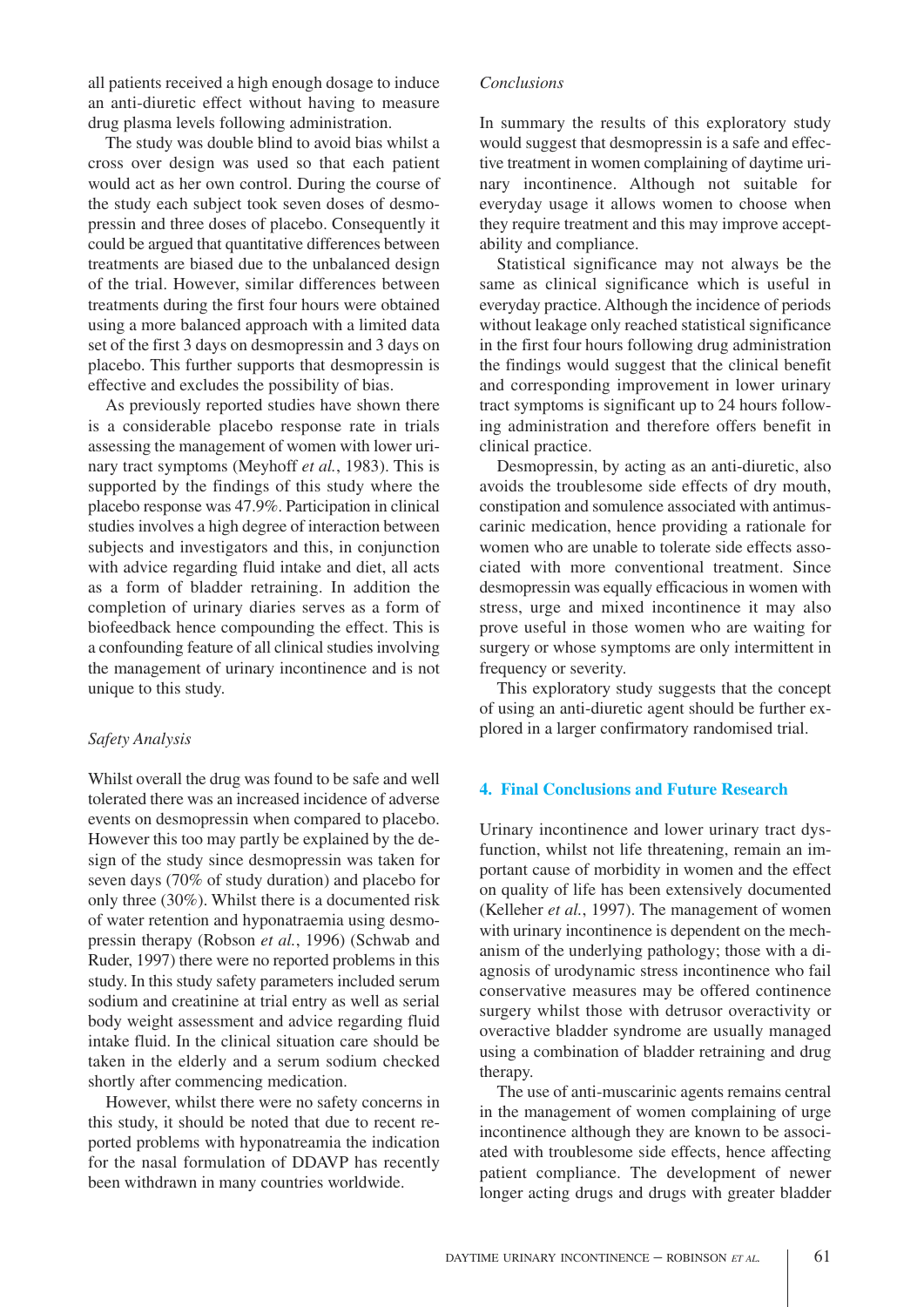selectivity has helped improve patient acceptability to some extent although many women still do want to take regular medication with frequent adverse effects. Equally those women with symptoms of stress incontinence may not contemplate the possibility of surgery because of the associated risks and complications.

This may be because they do not perceive their urinary problems to be severe enough to warrant long-term therapy or alternatively it may be because their symptoms are only troublesome in certain situations. Consequently the availability of a safe, efficacious and easily administered medication which can be used as required may lead to an improvement in patient acceptability, compliance and ultimately satisfaction.

The papers presented in this thesis have introduced the concept of interpretation of the patients' and clinicians' concepts of what constitutes an effective and acceptable treatment and what is regarded as a successful outcome. The evidence would suggest that that there is an unmet patient need for a 'designer drug' for daytime urinary incontinence to be used as and when required. The use of a novel approach using an anti-diuretic agent may provide a useful alternative to the use of standard treatment algorithms in both stress and urge incontinence.

# **Lower Urinary Tract Dysfunction: Patient expectations**

Until relatively recently there has been a paucity of data regarding patient expectations following treatment for lower urinary tract function. Expectations regarding outcome are shaped by previous personal experiences, those of friends and relatives and also by the attitude and experience of the clinician. Consequently the concept of 'cure' is relative. Achieving continence may not be regarded as a cure if new symptoms of urgency, frequency and recurrent infections are experienced following surgery or a dry mouth and constipation during drug therapy.

Quality of life (QoL) has often been used as a surrogate measure of patient satisfaction and success following treatment and many disease specific questionnaires have been developed for use in women complaining of lower urinary tract symptoms. Improvement in QoL is seen as a powerful indicator of effective treatment although at present there is little evidence to clarify what constitutes a significant or meaningful change. To address this the Kings Health Questionnaire (KHQ) has recently been re-evaluated to assess the minimal important difference which is clinically meaningful (Kelleher *et al.*, 2004). Using an anchor and population based approach it was found that a change from baseline of at least five

points indicates a change that is meaningful to patients and is indicative of a clinically meaningful improvement. This provides a further outcome measure by which 'cure' may be assessed.

In the papers presented in this thesis we asked patients what they perceived as a cure and also, following treatment, which symptoms they would be happy to tolerate and which they would not. An alternative way of looking at patient expectations of treatment is that of patient orientated goals and this has recently been investigated in 36 women undergoing surgery for pelvic floor dysfunction (Hullfish *et al.*, 2002). Pre-operatively each patient identified five personal goals that they hoped to achieve following surgery and were than asked to report whether these had been met at follow up. Of those identified 42.9% dealt with urinary or bowel symptoms, 30.3% with improving activity, 12.6% with general health, 11.8% with social relationships and self image and 2.5% with physical appearance. At 6-week follow up women agreed that most goals had been met for activity, symptoms, general health and appearance although not for self-image. However, by 12 weeks goals were met in all categories. More recently longterm follow up has been reported revealing that the self reported achievement of goals persisted for one to three years following surgery and that goal achievement is related to more general QoL measures (Hullfish *et al.*, 2004).

Assessing patient expectations of treatments, both medical and surgical, may allow a more accurate measure of success or cure and, whilst difficult to objectively measure or quantify, may allow individual management strategies to be tailored to particular patient requirements. Setting jointly agreed goals or aims prior to commencing a course of treatment may improve patient satisfaction and also act as a measure of 'cure'.

At present there have been no studies reported regarding the expectations of medical treatment for lower urinary tract and pelvic floor dysfunction and work investigating this is currently under development in our department in addition to comparing goals of treatment with QoL based outcomes. Equally it would be interesting to investigate how treatment, either medical or surgical, affects patients interpretation of cure and whether this changes over time.

Patient expectations regarding their treatment and the development of a patient and physicians 'contract' to establish treatment goals prior to surgery or medical therapy, may lead to greater patient satisfaction and provide a more meaningful measure of outcome and consequently offer a definition for 'cure'.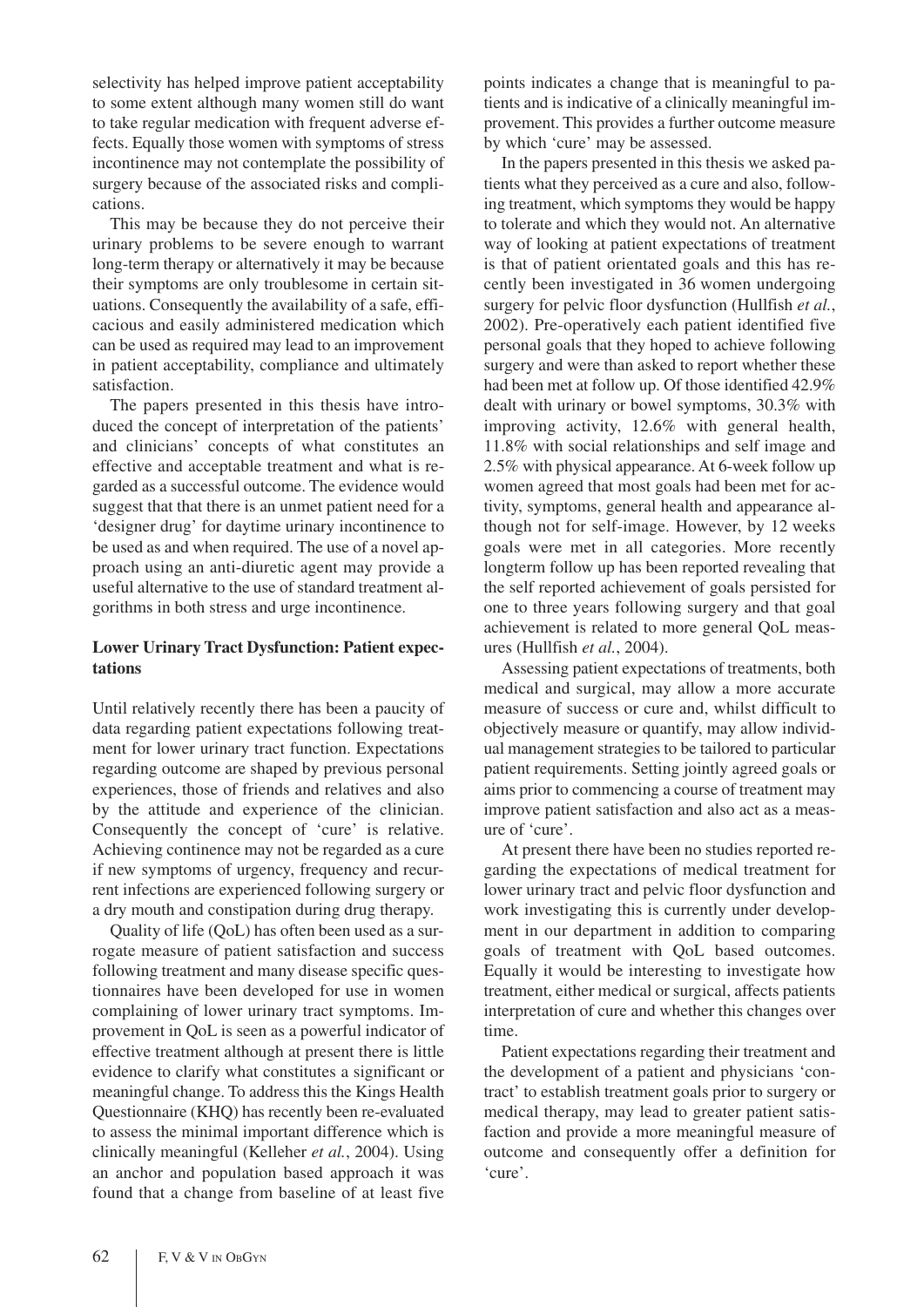### **Lower Urinary Tract Dysfunction: Clinical expectations**

The concept and understanding of 'cure' also may also have different implications between clinicians as well as between clinicians and patients. What a physician regards as a successful outcome may not always agree with the patients' perception leading to dissatisfaction and a ultimately a loss of trust. This may be caused by unrealistic expectations, an unsuccessful outcome or the development of complications. This dichotomy of opinion regarding outcome has been illustrated by questionnaire-based study of patients before and after continence surgery performed in the North Thames area of London (Black *et al.*, 1997). Overall 87% of women were satisfied with the outcome and 68% would recommend the operation to a friend although only 28% were continent. Whilst this again illustrates the problems of defining 'cure' the authors also found that surgeons tended to be more optimistic with satisfaction rates of 85% and 94% would again treat women as they had done previously.

At present there is no generally accepted standard that is accepted amongst clinicians as to which parameters, both subjective and objective should be used to define cure. Sine incontinence itself is multidimensional then its assessment also should be an include the outcome of objective testing, subjective assessments by the patient and also a measure of quality of life. The importance of these outcome variables has recently been investigated amongst patients, nursing staff and medical staff (Tincello and Alfirevic, 2002). Subjective improvement and improvement in quality of life were rated most highly amongst all groups and the authors go on to recommend that these be used as primary outcome measures in future clinical trials. Whilst this is certainly a pragmatic solution clinically objective measures of outcome such as urodynamics, pad tests and urinary diaries still allow us to decide which treatment is better or more effective in the research setting.

Outcome data is also further complicated by the variables used in its assessment; whom to measure and what to measure? This has recently been illustrated by the results of the tension-free vaginal tape (TVT) and colposuspension trial (Ward and Hilton, 2002) where objective cure rates were found to differ significantly depending on the population studied. Using a true intention-to-treat (ITT) population cure rates were 66% and 57% in the TVT and colposuspension arm respectively. If those who withdrew from the study following randomisation are discounted this 'modified ITT' analysis reveals objective cure rates of 68% and 66% respectively. However, using a more conventional per protocol

(PP) analysis results in an objective cure of 79% for both procedures (Hilton, 2002).

If we decide whom to measure it then leaves the problem of what to measure. Depending on the outcome variable used cure rates in the TVT and colposuspension trial vary between 9% and 81% for TVT and 6% and 68% for colposuspension. Using the most strict definition of cure, defined by the National Institutes of Health (NIH) as 'the resolution of the symptom and sign of stress incontinence and the absence of new symptoms or side effects' (Weber *et*  $al., 2001$ <sup>ym</sup> then cure rates were 9% for TVT and 6% for colposuspension. Whilst this may be scientifically correct it is doubtful whether such a definition would be clinically useful to clinicians or patients.

At present there is no consensus amongst clinicians, professional bodies and publications regarding the definition of cure and how it should be used as an endpoint in clinical trials. The small study presented in this thesis confirms a lack of conformity of clinicians in the United Kingdom, all of whom are members of ICS (UK). Ultimately patient satisfaction is perhaps the most important clinically although objective measures will continue to have a role in research.

### **Desmopressin in the Management of Daytime Urinary Incontinence**

Until relatively recently drug therapy has been used predominantly in women complaining of symptoms of urge incontinence or overactive bladder syndrome. The development of duloxetine has, for the first time, provided an alternative to surgery in those women with stress incontinence. Pharmacological therapy, whilst not offering a permanent and definitive solution, does have the advantage of being reversible and lacks the morbidity and mortality associated with surgery.

The findings of the exploratory study reported in this thesis suggest that desmopressin offers a safe and effective treatment modality in women complaining of daytime urinary incontinence of mixed aetiology. The ability to choose when to self-administer medication leads to empowerment and as such may improve compliance. In addition, since our findings suggest that some women are reluctant to take regular medication for lower urinary tract dysfunction this ay offer a suitable compromise to be used as and when required.

Antimuscarinic drugs are associated with the troublesome side effects of dry mouth, constipation, somulence and blurred vision and this is known to affect compliance. Consequently the availability of an alternative drug therapy is attractive and may be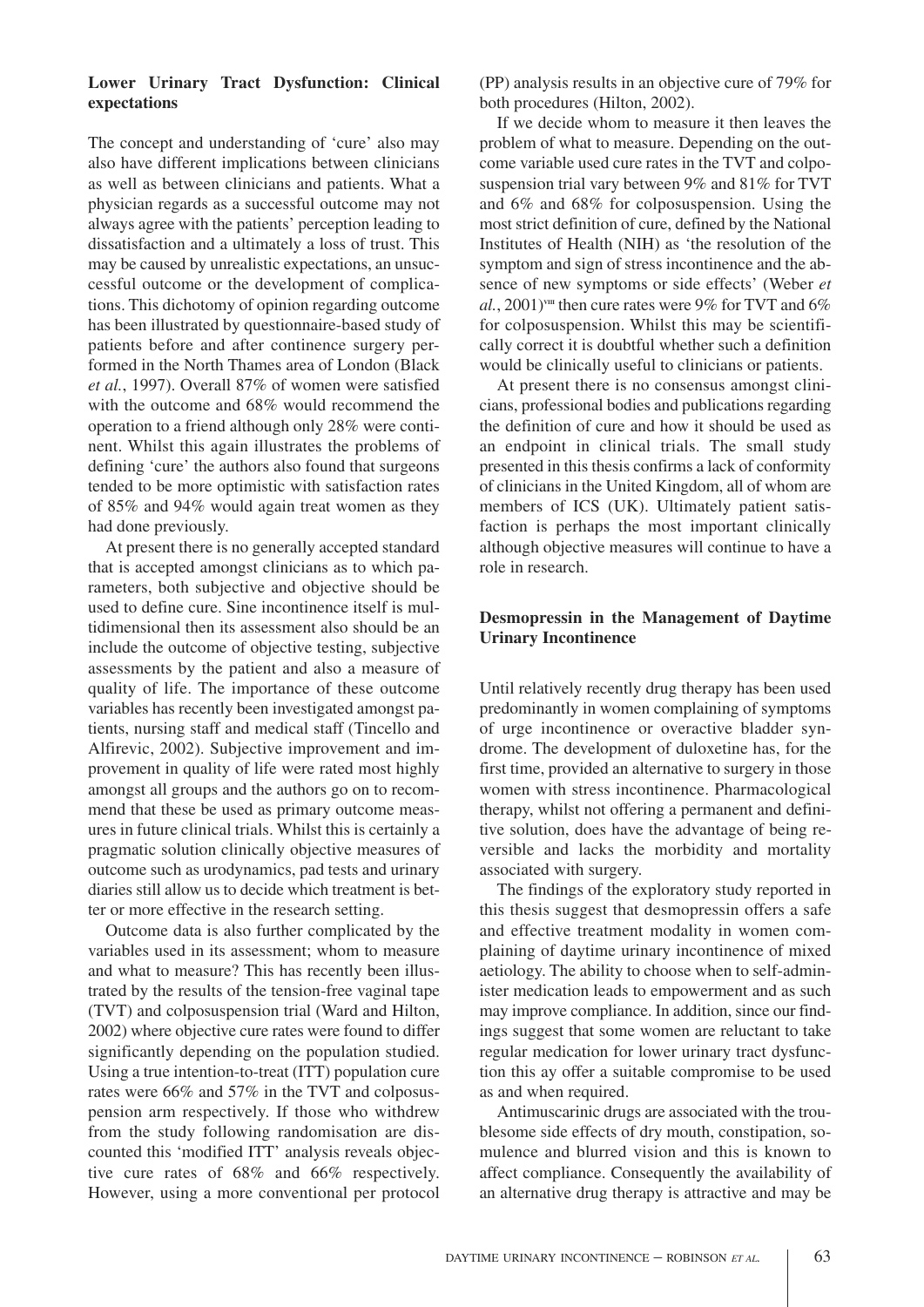particularly useful in those women who are unable to tolerate anti-muscarinics or duloxetine.

More recently the efficacy of antimuscarinic agents has also been questioned in a large meta-analysis including 32 trials and 6800 patients (Herbison *et al.*, 2003). At the end of treatment cure or improvement (RR 1.41; 95% CI 1.29-1.54), differences in incontinent episodes in 24 hours (RR 0.6; 95% CI 0.4-0.8) and number of voids in 24 hours  $(RR 0.6; 95\% \text{ CI } 0.4-0.8)$  were all significantly better in those patients taking antimuscarinic drugs  $(p < 0.0001)$ . However, despite significant statistical findings the authors question the clinical benefit of such small changes in outcome measures; statistical significance does not always translate into clinical and therapeutic significance.

Overall those subjects taking antimuscarinics were significantly more likely to be subjectively improved, had fewer episodes of incontinence and also had reduced frequency of micturition. Whilst this only equated to one less episode of incontinence and one less void over a 24-hour period this can be clinically relevant, particularly in terms of quality of life evaluation. When considering diurnal frequency, which is defined as 8 or more voids per day, a change from 12 to 11 voids per day would represent a reduction of 25% of the excess voids. The same would not be true for urinary incontinence episodes which most women would like to reduce to zero. Whilst metaanalysis is valuable as a tool for evidence based medicine although we should be wary that, by looking at the evidence too closely, we ignore a therapeutic effect that leads to subjective clinical improvement in bothersome lower urinary tract symptoms.

Although this study of desmopressin was only exploratory in nature it shows that a self-administered anti-diuretic agent is effective in the management of women with troublesome daytime symptoms. These findings would be supported by a larger, appropriately powered study comparing the use of desmopressin with either regular, or as required, anti-muscarinic agents. As an additional outcome variable QoL should also be assessed using a disease specific quality of life instrument and this would be in keeping with ICS guidelines when evaluating a new method of treatment. Patient satisfaction may also offer an alternative measure of outcome assessment and, since this approach is highly patient orientated, would provide an accurate appraisal of the management strategy.

In keeping with all pharmacological studies in women with lower urinary tract dysfunction there was a relatively high placebo response rate in this study. This is due to the increased level of clinical input inherent in all clinical trial situations as well as the biofeedback and bladder retraining effect of keeping patient diaries. The use of an electronic diary provides an alternative to traditional paper diaries although this is unlikely to remove this potential source of bias completely.

As with all drug therapy adverse effects may limit clinical usefulness and the development of a shorted acting anti-diuretic agent with less theoretical risk of hyponatraemia and water intoxication may improve the safety profile, although this was not found to be a concern in this study.

#### **Final Conclusions**

The management of women complaining of urinary incontinence and lower urinary tract dysfunction is becoming increasingly consumer led and patient driven with a move away from the use of objective measures of assessment and cure. This thesis has demonstrated that desmopressin is safe and effective and may be used as a self-administered 'designer' therapy for women complaining of daytime urinary incontinence who may not be suitable for a more conventional approach to their lower urinary tract symptoms.

#### **References**

- Altman DG. How large a sample? In Statistics in practice. Eds Gore SM, Altman DG. London, British Medical Association. 1982;6-8.
- Black N, Griffiths J, Pope C, Bowling A, Abel P. Impact of surgery for stress incontinence on morbidity: cohort study. BMJ. 1997;315:1493-8.
- Blaivis JG, Appell RA, Fantl JA *et al.* Standards of efficacy for evaluation of treatment outcomes in urinary incontinence: recommendations of the urodynamic society. Neurourol Urodyn. 1997;16:145-7.
- Blaivis JG. Outcome measures for urinary incontinence. Urology. 1998;51:11-9.
- Carmines E, Zeller R Reliability and validity assessment: quantitative applications in the social science. 1979. Sage, Beverly Hills, California.
- Donovan JL. Measuring the impact of nocturia on quality of life. BJU International. 1999; 84:21-5.
- HannestadYS, Rortveit G, Sandvik H, Hunskar S. A community based epidemiological survey of female urinary incontinence. The Norwegian EPINCONT Study. J Clin Epidem. 2000;53: 1150-7.
- Herbison P, Hay-Smith J, Ellis G, More K. Effectiveness of anticholinergic drugs compared with placebo in the treatment of overactive bladder: systematic review. BMJ 2003;326:841- 4.
- Hilton P, Hertogs K, Stanton SL. The use of desmopressin (DDAVP) for nocturia in women with multiple sclerosis. J Neurol Neurosurg Psychiatry. 1983;46:854-5.
- Hilton P. Trials of surgery for stress incontinence thoughts on the 'Humpty Dumpty' principle. Br J Obstet Gynaecol. 2002; 109:1081-8.
- Hullfish KL, Bovbjerg VE, Gibson J, Steers WD. Patient centered goals for pelvic floor dysfunction surgery: what is success and is it achieved? Am J Obstet Gynaecol. 2002;187: 88-92.
- Hullfish KL, Bovbjerg VE, Steers WD. Patient centered goals for pelvic floor dysfunction surgery: long-term follow up. Am J Obstet Gynaecol. 2004;191:201-5.